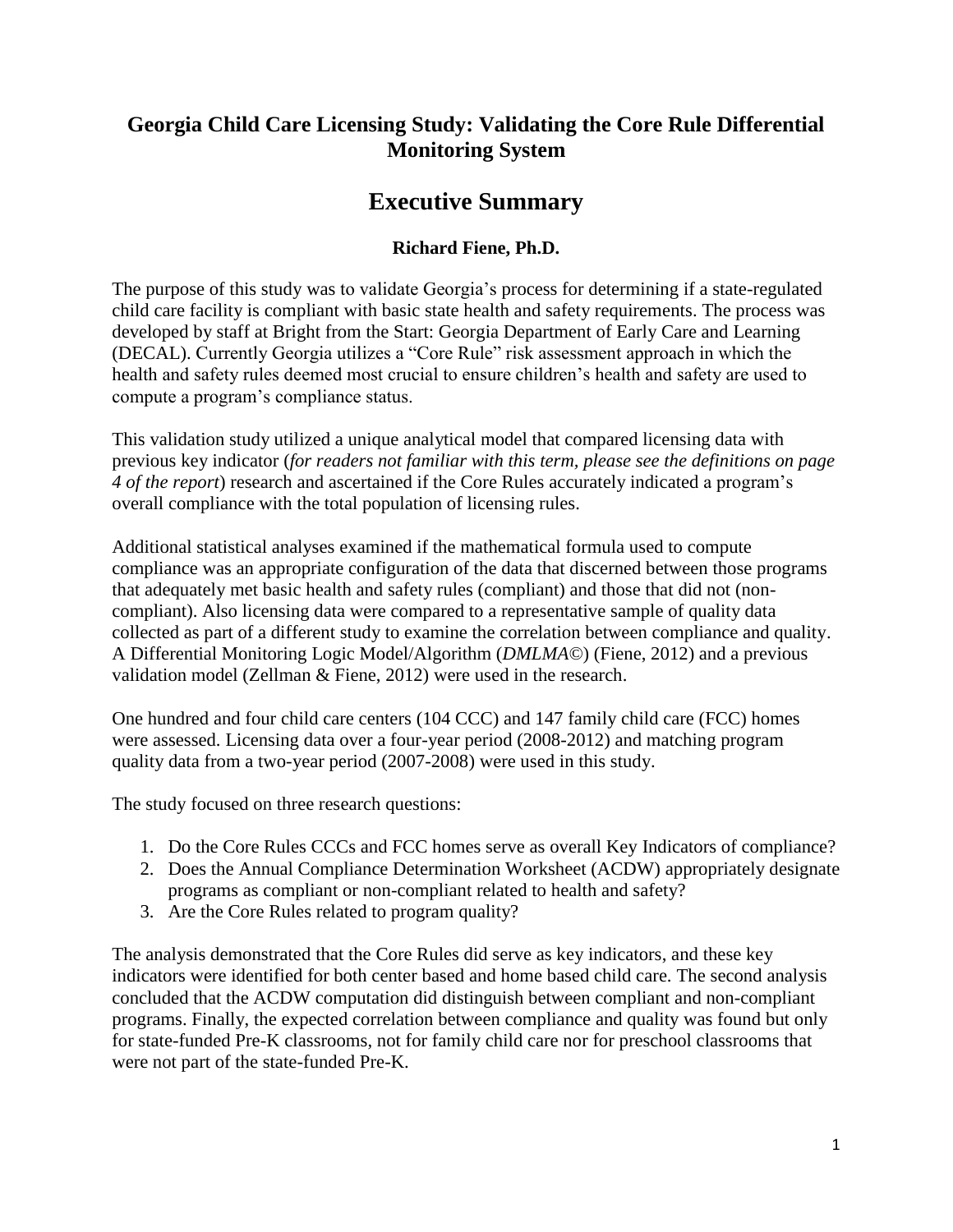## **Georgia Child Care Licensing Study: Validating the Core Rule Differential Monitoring System**

#### **Richard Fiene, Ph.D.**

**February 1, 2014**

**This study was made possible by a grant from Bright from the Start: Georgia Department of Early Care and Learning. All opinions expressed in the report reflect the opinions of the author, not necessarily those of the Department of Early Care and Learning.**

#### **ABSTRACT**

The purpose of this study was to validate Georgia's process for determining if a state-regulated child care facility is compliant with basic state health and safety requirements. The process was developed by staff at Bright from the Start: Georgia Department of Early Care and Learning (DECAL). Currently Georgia utilizes a "Core Rule" risk assessment approach in which the health and safety rules deemed most crucial to ensure children's health and safety are used to compute a program's compliance status. This validation study utilized a unique analytical model that compared licensing data with previous key indicator (*for readers not familiar with this term, please see the definitions on page 4 of the report*) research and ascertained if the Core Rules accurately indicated a program's overall compliance with the total population of licensing rules. Additional statistical analyses examined if the mathematical formula used to compute compliance was an appropriate configuration of the data that discerned between those programs that adequately met basic health and safety rules (compliant) and those that did not (noncompliant). Also licensing data were compared to a representative sample of quality data collected as part of a different study to examine the correlation between compliance and quality. A Differential Monitoring Logic Model/Algorithm (*DMLMA©*) (Fiene, 2012) and a previous validation model (Zellman & Fiene, 2012) were used in the research. Child care centers (CCC) and family child care (FCC) homes were assessed. The analysis demonstrated that the Core Rules did serve as key indicators, though this list should be reexamined. The second analysis concluded that the computation could be simplified. Finally, the expected correlation between compliance and quality was found but only in state-funded Pre-K classrooms; it was not found in preschool classrooms and could not be validated. Family child care could not be validated either. As a result of the study, recommendations were made to strengthen Georgia's system.

#### **Acknowledgements:**

Special thanks are extended to DECAL staff who had the vision to conduct this validation study: Bobby Cagle, Commissioner; Kay Hellwig, Assistant Commissioner for Child Care Services; Kristie Lewis, Director of Child Care Services; and Dr. Bentley Ponder, Director of Research & Evaluation. Also, researchers at the University of North Carolina, Chapel Hill, Frank Porter Graham Child Development Institute , Dr. Donna Bryant and Dr. Kelly Maxwell who made this study so much more significant by sharing program quality data from earlier studies they completed in Georgia.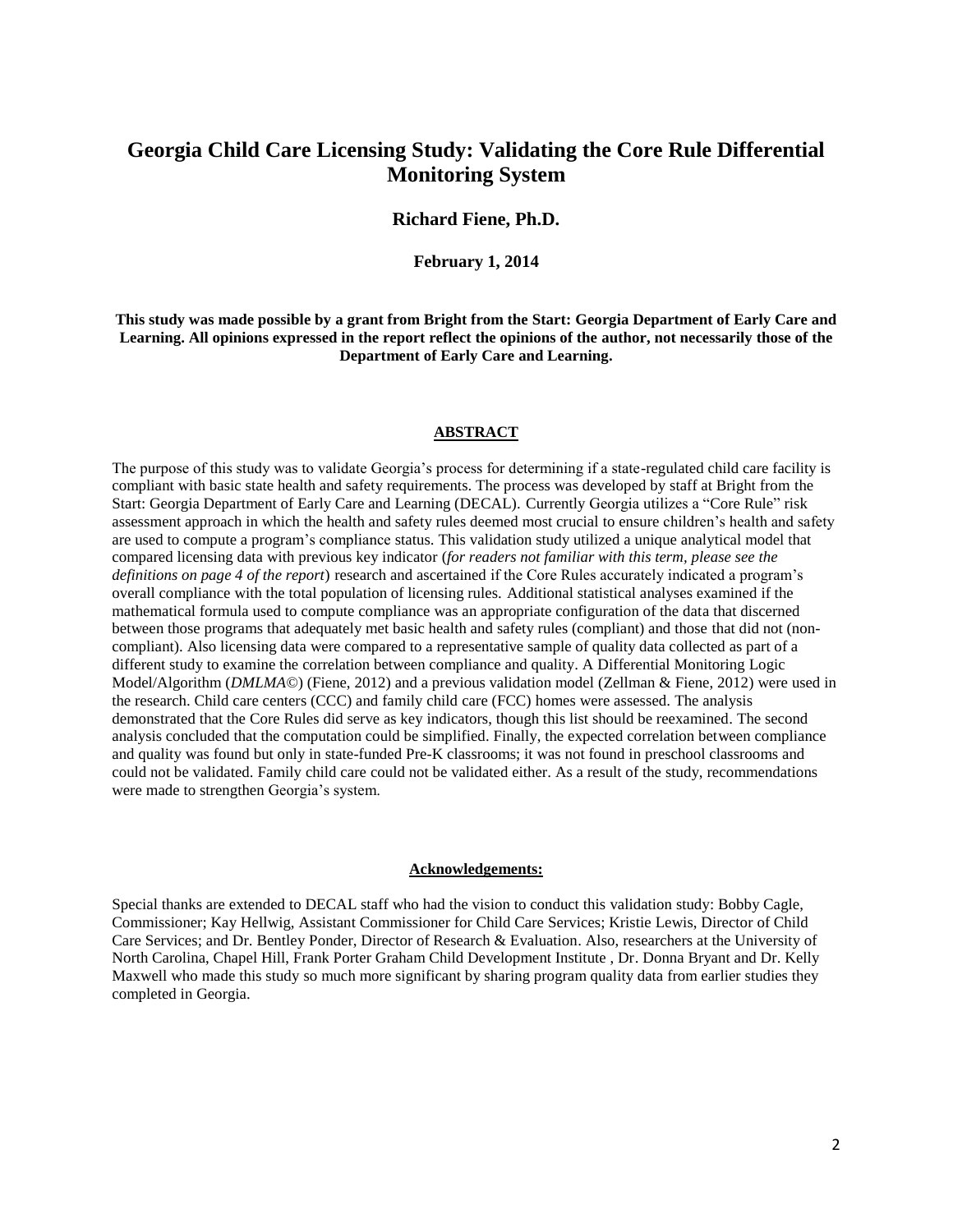#### **INTRODUCTION**

#### **Background of Georgia's Compliance Determination System**

Similar to other states, Georgia has a licensing and monitoring system that oversees a diverse population of early care and learning programs across the state. The licensing and monitoring system of early care and learning programs is charged to Bright from the Start: Georgia Department of Early Care and Learning (DECAL), a state early education department that also oversees and administers Georgia's Pre-K Program, Child Care and Development Block Grant, the Child and Adult Care Food Program, and the Summer Food Service Program. In 2012, DECAL's licensing and monitoring system regulated approximately 6,300 early care and learning programs. The crux of this regulation is determining if the programs meet Georgia's health and safety rules. Programs that meet these rules are determined to be compliant.

In the mid 2000's, Georgia began experimenting with a process that determined whether or not a program was designated as compliant with the state's health and safety regulations by focusing on key Core Rules. These are health and safety rules deemed crucial to minimizing risk related to children's health and safety. Seventy-four rules out of the 456 that programs must follow were classified as Core Rules<sup>1</sup>. Core Rules are cited by severity (low, medium, high, extreme). It is important to note that this entails a risk assessment theoretical approach rather than a Key Indicator statistical approach. This means that the Core Rules were determined by content analysis rather than by a statistical procedure.

Though this system has undergone some slight revisions, this basic methodology is still in place:

- 1. All programs receive at least one full licensing study and one monitoring visit. At the licensing study all applicable rules are examined. At the monitoring visit, only Core Rules (or any rule that was not met at the licensing study) are examined.
- 2. If additional visits are conducted, the Core Rules are examined again at that time.
- 3. At the end of the fiscal year (June 30), each program receives a compliance determination. This determination is based on all visits (licensing study, monitoring visit, and other reviews). A standardized worksheet, Annual Compliance Determination Worksheet (ACDW), is used to make the computation that determines the designation.
- 4. The compliance status remains until the next determination one year later. Programs do not have an opportunity to contest the compliance determination, though programs have numerous opportunities to contest any citation.
- 5. At the conclusion of Fiscal Year 2012, approximately 91% of the programs were classified as compliant. A program's eligibility for certain services, acceptance into Quality Rated and Georgia's Pre-K Program, is impacted by the program's compliance determination.

#### **Background of this Study**

l

Since the compliance determination system has been used for several years, key policymakers at DECAL requested an external review to validate if the system was operating as intended. Are the Core Rules a sufficient subsample to measure a program's overall regulation with the state's health and safety regulations? Furthermore, does the compliance determination formula appropriately differentiate compliant programs from non-compliant programs? In other words, is the computation a viable way to make this designation? And finally, does compliance determination serve as a sufficient indicator for other aspects of quality not addressed in Georgia's health and safety rules?

The purpose of this study was to validate the aforementioned compliance determination process. This validation process utilized a unique analytical model that compared licensing data with previous key indicator research and ascertained if the Core Rules are an indication of a program's overall compliance with the total population of licensing rules. Second, additional statistical analyses examined if the mathematical formula used to compute compliance was an appropriate configuration of the data that differentiated between those programs that adequately met basic health and safety rules (compliant) and those that did not (non-compliant). Finally, licensing data were

 $<sup>1</sup>$  The number of Core Rules was expanded in 2012 to include increased enforcement and sanctions regarding transportation. The new Core Rules</sup> were not part of this analysis.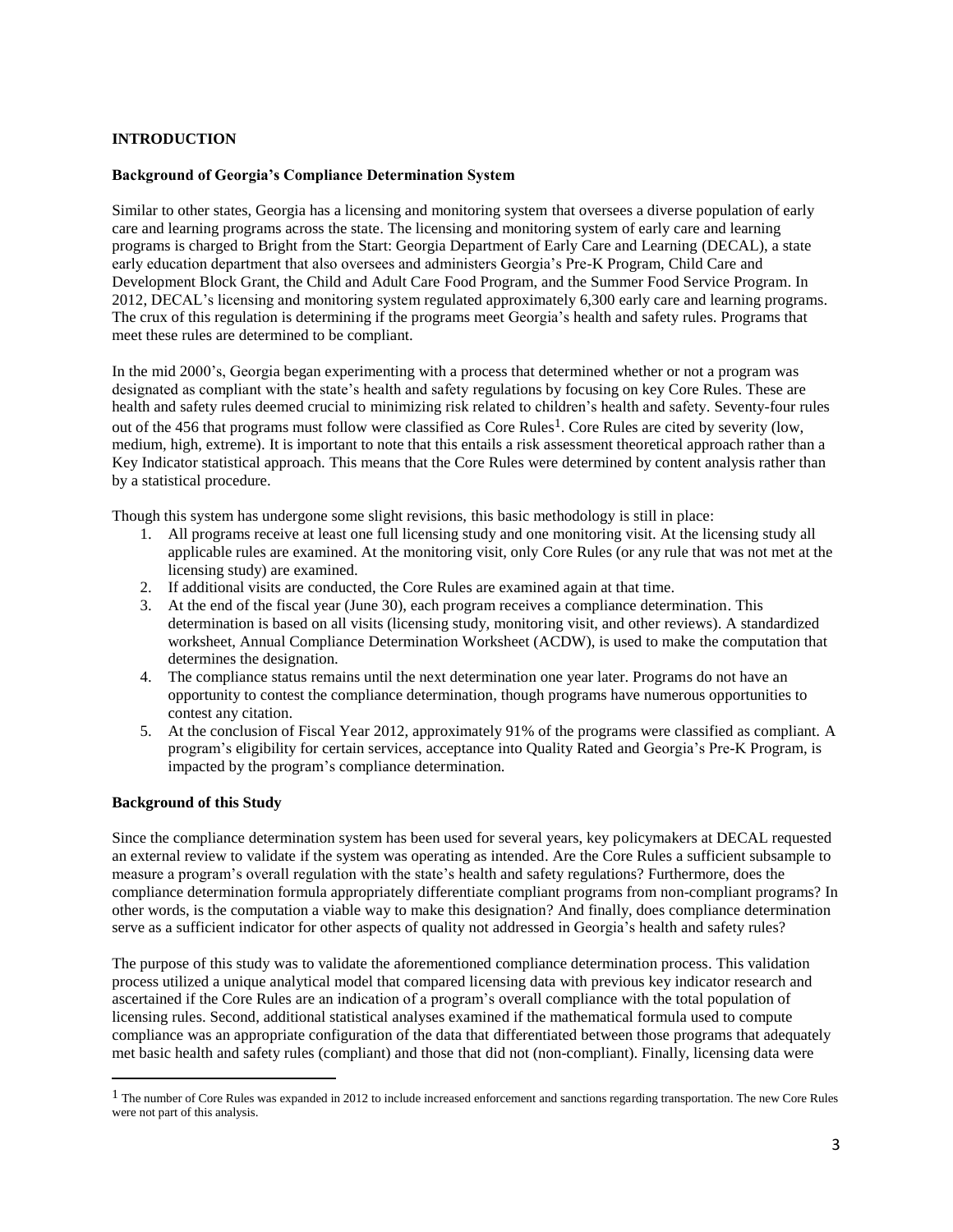compared to a representative sample of quality data collected as part of a different study to examine the correlation between compliance and quality (see a further explanation of the sample in the Limitations Section of this report).

Specifically, the study addressed the following research questions:

- **1 Do the Core Rules for child care centers (CCC) and family child care (FCC) homes serve as overall Key Indicators of compliance?**
- **2 Does the Annual Compliance Determination Worksheet (ACDW) appropriately designate programs as compliant or non-compliant related to health and safety?**
- **3 Are the Core Rules related to program quality?**

The following definitions are used in the study:

*Core Rules* = the rules determined to be of greatest importance and place children at greatest risk if not complied with. This approach is defined in the licensing literature as a risk assessment approach. Core Rules cover 12 regulatory areas and 74 specific rules. The Core Rules were the focal point of this validation study and are addressed in the first approach to validation – Standards and the first research question.

*ACDW* = Annual Compliance Determination Worksheet, the compliance decision-making system based on the Core Rules that can be used to determine the number of visits made to programs. The ACDW was the secondary focal point of this validation study and is addressed in the second approach to validation – Measures and the second research question.

*Key Indicators* = a differential monitoring approach that uses only those rules that statistically predict overall compliance with all the rules. In other words, if a program is 100% in compliance with the Key Indicators, the program will also be in substantial to full compliance with all rules. The reverse is also true in that if a program is not 100% in compliance with the Key Indicators, the program will also have other areas of non-compliance with all the rules. In this study, eight Key Indicators rules were identified for CCC and nine Key Indicators rules for FCC (See pages 15-16 for the specific indicators and additional detail about the methodology). These are in addition to the Core Rules.

*Rule Violations or Citations* = occurs when a program does not meet a specific rule and is cited as being out of compliance with that rule. These individual rule violations/citations are summed to come up with total violation/citation scores on the Core Rules and on the Licensing Studies.

*Differential Monitoring* = a relatively new approach to determining the number of licensing visits made to programs and to what rules are reviewed during these visits. Two measurement tools drive differential monitoring: one is a Weighted Risk Assessment, and the other is a Key Indicator checklist. Weighted Risk Assessments determine how often a program will be visited while Key Indicator checklists determine what rules will be reviewed in the program. Differential monitoring is a powerful approach when Risk Assessment is combined with Key Indicators because a program is reviewed by the most critical rules and the most predictive rules. See Figure 1 which presents a Logic Model & Algorithm for Differential Monitoring *(DMLMA©) (*Fiene, 2012).

*Licensing Study* = a comprehensive review of a program where all child care rules are reviewed.

*Monitoring Visit* = an abbreviated form of a visit and review in which only a select group (Core Rules) of child care rules are reviewed.

*Program Quality =* for the purposes of this study, quality was measured in child care centers by the *Early Childhood Environment Rating Scale-Revised (ECERS-R)*, *Infant Toddler Environment Rating Scale-Revised (ITERS-R*) and in family child care homes by the *Family Child Care Environment Rating Scale-Revised (FCCERS-R*). The program quality measures were used as part of the third approach to validation – Outputs and the third research question.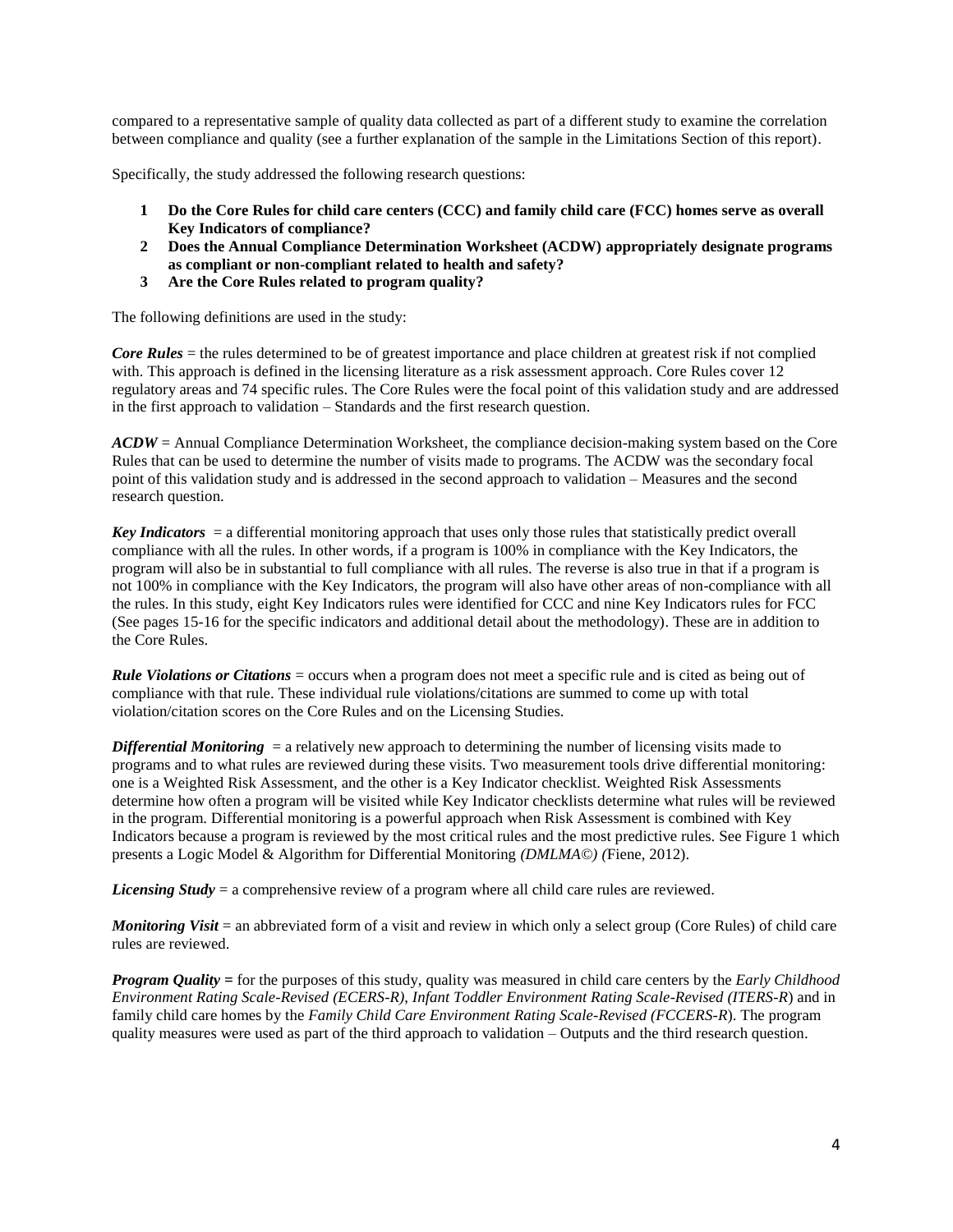#### **Scoring for Licensing Variables/Data Collection Protocols:**

*Licensing Study* = the total number of rule violations for a specific facility.

*Core Rules* = the total number of core rule violations.

*ACDW/Compliance Designation* = the annual compliance determination taken from the Annual Compliance Determination Worksheet. Compliant [C] was coded as "1" in the data base; Non-Compliant [NC] was coded as "0" in the data base.

*Key Indicators* = these were generated by a statistical methodology based upon the ability of the specific rule to predict full compliance with all the rules. Data from the Licensing Studies were used to make this determination of key indicator rule status.

#### **METHODOLOGY AND ANALYTICAL FRAMEWORK**

Licensing data over a four-year period (2008-2012) and matching program quality data from a two-year period (2007-2008) were used in this study. Specifically, data from 104 child care centers and 147 family child care homes were analyzed. Data from licensing studies (all rules) and monitoring visits (selected rules) were utilized. Program quality data were provided by researchers from the FPG Child Development Institute at the University of North Carolina at Chapel Hill (FPG), and the FPG research team matched these data points with the licensing data provided by DECAL (See the following website for the specific reports -

*http://decal.ga.gov/BftS/ResearchStudyOfQuality.aspx)*. All the data were analyzed by the Research Institute for Key Indicators.

Two models were used to frame the analysis: a Validation Framework that uses four approaches (Zellman & Fiene, 2012) to validating quality rating and improvement systems (QRIS) being applied to licensing systems; and a *Differential Monitoring Logic Model and Algorithm (DMLMA©)(*Fiene, 2012) were employed to answer the three research questions for this Validation Study. The validation approaches are described below; the *DMLMA©* is described at the beginning of the Findings Section of this report.

*The first validation approach* deals with examining the validity of key underlying concepts by assessing if basic components and standards are the right ones by examining levels of empirical and expert support. For this study, this approach used Key Indicators to validate the Core Rules since Risk Assessment and Key Indicators are differential monitoring approaches. This answers the first research question.

*The second validation approach* deals with examining the measurement strategy and the psychometric properties of the measures used by assessing whether the verification process for each rule is yielding accurate results. Properties of the key rules can be measured through inter-rater reliability on observational measures, scoring of documentation, and inter-item correlations to determine if measures are psychometrically sound. Cut scores can be examined to determine the most appropriate ways to combine measures into summary ratings. For this study, the second validation approach validates the use of the ACDW and Core Rules by comparing compliance decisions with the Licensing Studies. This answers the second research question.

*The third validation approach* deals with assessing the outputs of the licensing process by examining the variation and patterns of program level ratings within and across program types to ensure that the ratings are functioning as intended. The approach examines the relationship of program level ratings to other more broadly based program quality measures and examines alternate cut points and rules to determine how well the ratings distinguish different levels of quality. For this study, this approach used data from Core Rules and Licensing Studies and data from earlier program quality studies (Maxwell, et al., 2009a,b; 2010) for validation. This answers the third research question.

Out of the four validation approaches (See Table 8), only three were utilized in this study. *The fourth validation approach* deals with how ratings are associated with children's outcomes. This approach examines the relationship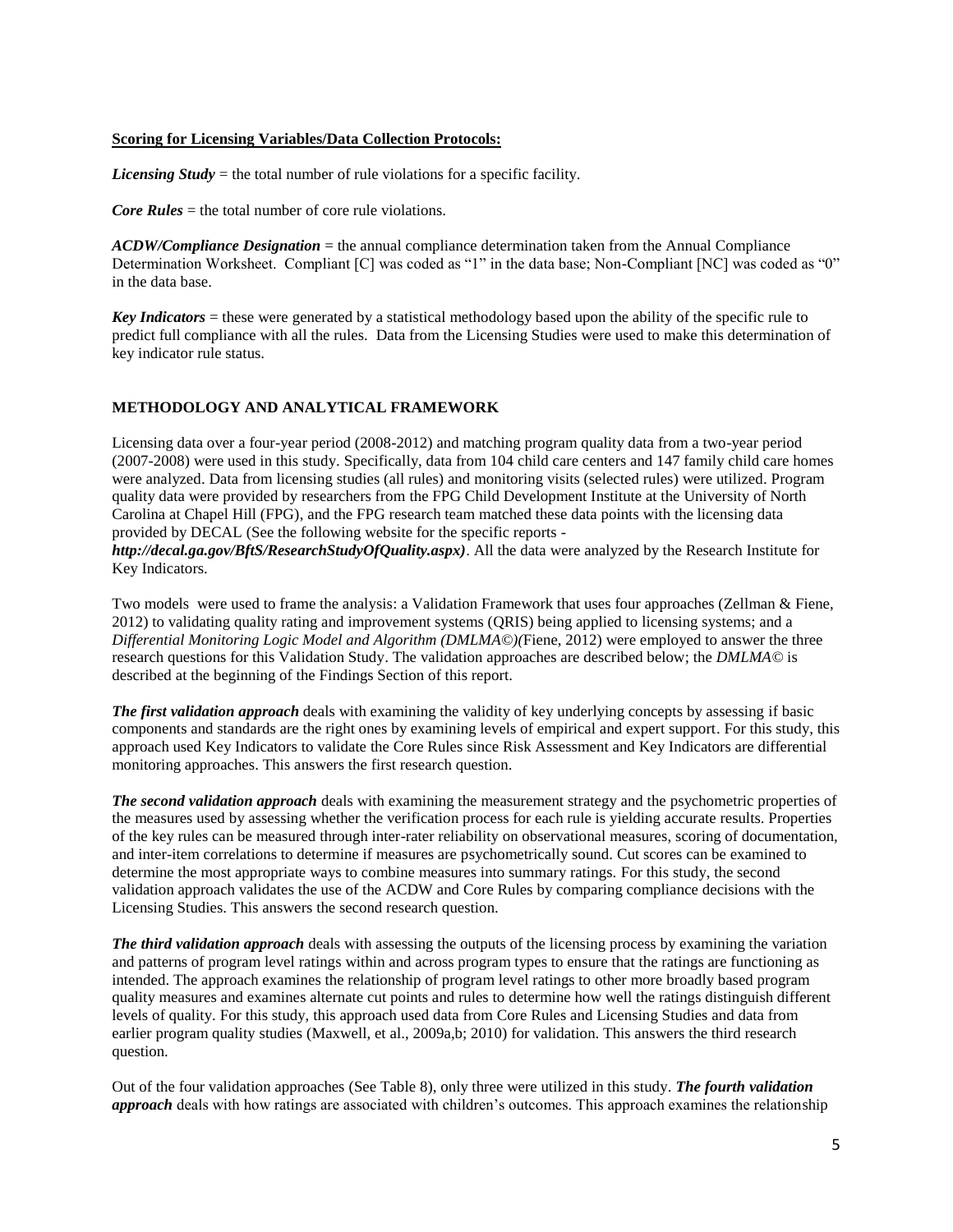between program level ratings and selected child outcomes to determine whether higher program ratings are associated with better child outcomes. This approach did not have data that could be used in this study.

#### **FINDINGS**

The *DMLMA*© (See Figure 1) provides the conceptual model for assessing the overall effectiveness of Georgia's approach using Core Rules. In the model, the two main tools are Risk Assessment and Key Indicator measurements, which are created from a statistical analysis of the comprehensive licensing tool. The comprehensive licensing tool measures compliance with all rules. For the purposes of this study the Licensing Study represents the comprehensive licensing tool while the Core Rules represent a Risk Assessment tool. For the Program Quality tools, the ECERS-R, ITERS-R and FCCERS-R were utilized from an earlier program quality study by FPG Child Development Institute at the University of North Carolina at Chapel Hill (Maxwell, et al., 2009a,b; 2010). Georgia currently does not use a Key Indicator tool (see Table 1). With the DMLMA© analytical methodology, specific correlational thresholds are expected (please refer to Figure 1 on page 14).

**TABLE 1**

**TABLE 2**

| <b>DMLMA© Terminology</b>    | <b>Georgia Examples and Data Sources</b>                      |
|------------------------------|---------------------------------------------------------------|
| Comprehensive Tool           | Licensing Study                                               |
| Program Quality Tool         | ECERS-R and ITERS-R for CCC; FCCERS-R for FCC                 |
| Risk Assessment Tool         | Core Rules                                                    |
| Key Indicators Tool          | Not Present (Generated as part of this Study-see Tables 9/10) |
| Differential Monitoring Tool | <b>ACDW</b> Compliance Determination                          |

Before presenting the findings for the validation approaches, some basic descriptive statistics are provided regarding the major variables in this study: Licensing Study, ACDW, Core Rules, and Key Indicators (see Table 2). The data are provided for both child care centers and family child care homes. It is clear from these basic descriptive statistics that the data distributions are very skewed in a positive fashion which means that there is very high compliance with all the major licensing variables for this study. In other words, the majority of programs are in substantial compliance with all the licensing rules and receive a compliant determination.

| $1$ ADLE 4                |      |       |           |                 |                 |
|---------------------------|------|-------|-----------|-----------------|-----------------|
| <b>Licensing Variable</b> | Mean | Range | <b>SD</b> | <b>Skewness</b> | <b>Kurtosis</b> |
| Licensing Study (CCC)     | 5.51 | 25    | 5.26      | 1.47            | 2.11            |
| ACDW (CCC)                | 0.75 |       | 0.44      | $-1.17$         | $-0.64$         |
| Core Rules (CCC)          | 4.47 | 22    | 4.72      | 1.81            | 3.60            |
| Key Indicators (CCC)      | 1.68 | 6     | 1.61      | 0.90            | 0.073           |
| Licensing Study (FCC)     | 5.85 | 33    | 5.71      | 1.56            | 3.37            |
| ACDW (FCC)                | 0.87 |       | 0.34      | $-2.23$         | 3.03            |
| Core Rules (FCC)          | 1.61 | 11    | 1.75      | 1.99            | 6.61            |
| Key Indicators (FCC)      | 2.37 |       | 2.13      | 0.63            | $-0.57$         |

**Licensing Study Mean = the average number of total rule violations.**

**ACDW Mean = the average score for a determination of compliance (1) or non-compliance (0).**

**Core Rules Mean = the average number of core rule violations.**

**Key Indicators Mean = the average number of key indicator violations.**

The findings are presented by the three validation approaches of Standards, Measures, and Outputs as well as the three research questions related to Key Indicators, Core Rules, and Program Quality.

#### **1) Validation of Standards (First Approach to Validation) for answering the first research question:** *Do the Core Rules for child care centers (CCC) and family child care (FCC) homes serve as overall key indicators of compliance?*

In this first approach to validation which focuses on Standards, Key Indicators were generated from the Licensing Studies because Core Rules (a Risk Assessment tool) and Key Indicators are both Differential Monitoring approaches (see Figure 1). The Core Rules were compared to the Key Indicators generated by the licensing data base and there was a .49 correlation for CCC (n = 104) and .57 correlation for FCC (n = 147) which indicates a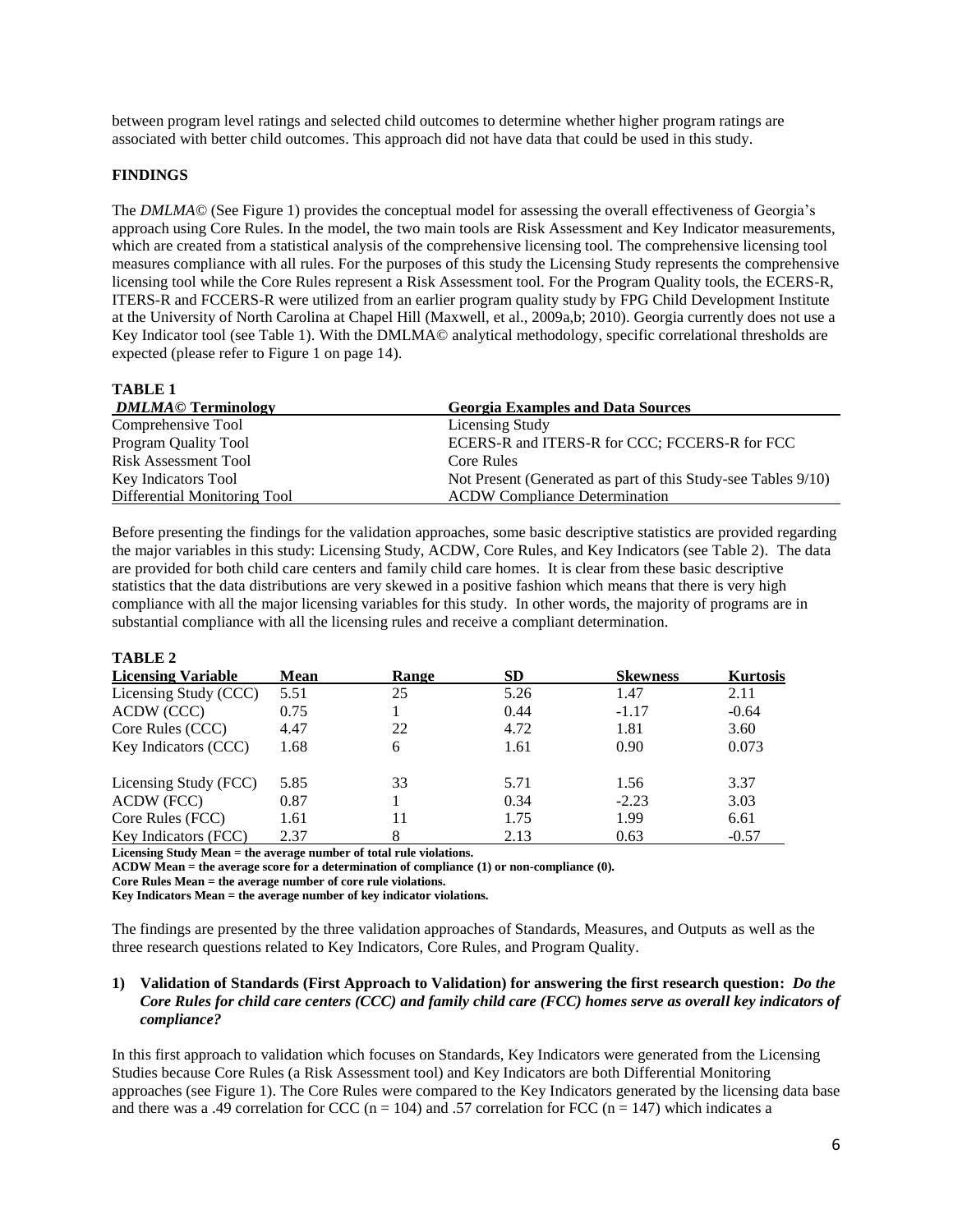relationship between the Core Rules and Key Indicators at a p < .0001 significance level (Table 3). Also, the Key Indicators were correlated with the Licensing Study data and significant results were determined with r values of .78  $(p < .0001)$  for CCC (n = 104) and .87 (p < .0001) for FCC (n = 147). These results clearly met the expected *DMLMA*© thresholds between the key indicator rules with core rules (.50+) and licensing studies (.70+).

| <b>TABLE 3</b>                                            |     |       |                |
|-----------------------------------------------------------|-----|-------|----------------|
| <b>Key Indicators with Core Rules and Licensing Study</b> | r = | n <   | $\mathbf{n} =$ |
| Key Indicators and Core Rules (CCC)                       | .49 | .0001 | 104            |
| Key Indicators and Licensing Study (CCC)                  | .78 | .0001 | 104            |
| Key Indicators and Core Rules (FCC)                       | .57 | .0001 | 147            |
| Key Indicators and Licensing Study (FCC)                  | .87 | .0001 | 147            |

Table 3 begins to demonstrate how the Georgia Child Care Licensing system is utilizing the *DMLMA©* terminology from Table 1. With the generation of Key Indicators from this study, all the key elements within a differential monitoring system are present. This crosswalk to the *DMLMA©* will continue in Tables 4 & 5.

#### **2) Validation of Measures (Second Approach to Validation) for answering the second research question***: Is the Annual Compliance Determination Worksheet (ACDW) a valid measure in determining the overall health and safety compliance of Georgia's early care and learning programs?*

The Core Rules and the ACDW were compared to the Licensing Study data and compliance designation to determine the validation of the ACDW scoring protocol. There was a high correlation between the number of violations on the Core Rules and the total licensing violations on the Licensing Studies ( $r = .69$ ;  $p < .0001$ )(Table 4). This result helps to validate that the ACDW is actually discriminating between high compliant and low compliant providers for CCC. For FCC, there was also a high correlation between the number of violations on the Core Rules and the total licensing violations on the Licensing Studies (r = .74; p < .0001). These results meet the *DMLMA©* thresholds of .50+ for Licensing Studies and Core Rules.

When Core Rules were correlated with the ACDW compliance decisions, there was a significantly high correlation for CCC ( $r = .76$ ;  $p < .0001$ ) and for FCC ( $r = .70$ ;  $p < .0001$ ). The key element of the ACDW scoring protocol is that the Core Rules distinguish between high and low compliant providers. The CCC/Core Rules and ACDW have been validated, as well as the FCC/Core Rules and ACDW because both the correlations were above the expected *DMLMA©* threshold (.50+).

#### **TABLE 4**

| <b>Core Rules with Licensing Studies and ACDW</b> | r = | n <   | $\mathbf{n} =$ |
|---------------------------------------------------|-----|-------|----------------|
| Core Rules and Licensing Studies (CCC)            | .69 | .0001 | 104            |
| Core Rules and ACDW (CCC)                         | .76 | .0001 | 104            |
| Core Rules and Licensing Studies (FCC)            | .74 | .0001 | 147            |
| Core Rules and ACDW (FCC)                         | .70 | .0001 | 147            |

#### **3) Validation of Outputs (Third Approach to Validation) for answering the third research question:** *Are the Core Rules correlated with program quality?*

For this approach, programs were divided into those that had an ITERS-R score, an ECERS-R score for a preschool class, and an ECERS-R score for a Georgia's Pre-K class; and those that had only an ITERS-R score and an ECERS-R score for preschool. The sample was evenly divided. Since Georgia has placed substantial resources into its Pre-K program, it was thought that this analysis might suggest if there was anything different between programs with a Georgia's Pre-K class and those without.

When the Core Rules for CCC's were compared with program quality data (ECERS-R/PS + ITERS-R), a significant correlation was not found between CCC  $(r = .27)$  for programs with only preschool classrooms but was found for programs with Pre-K classrooms (ECERS-R/PK + ITERS-R) (r = .60). When Core Rules for FCC's were compared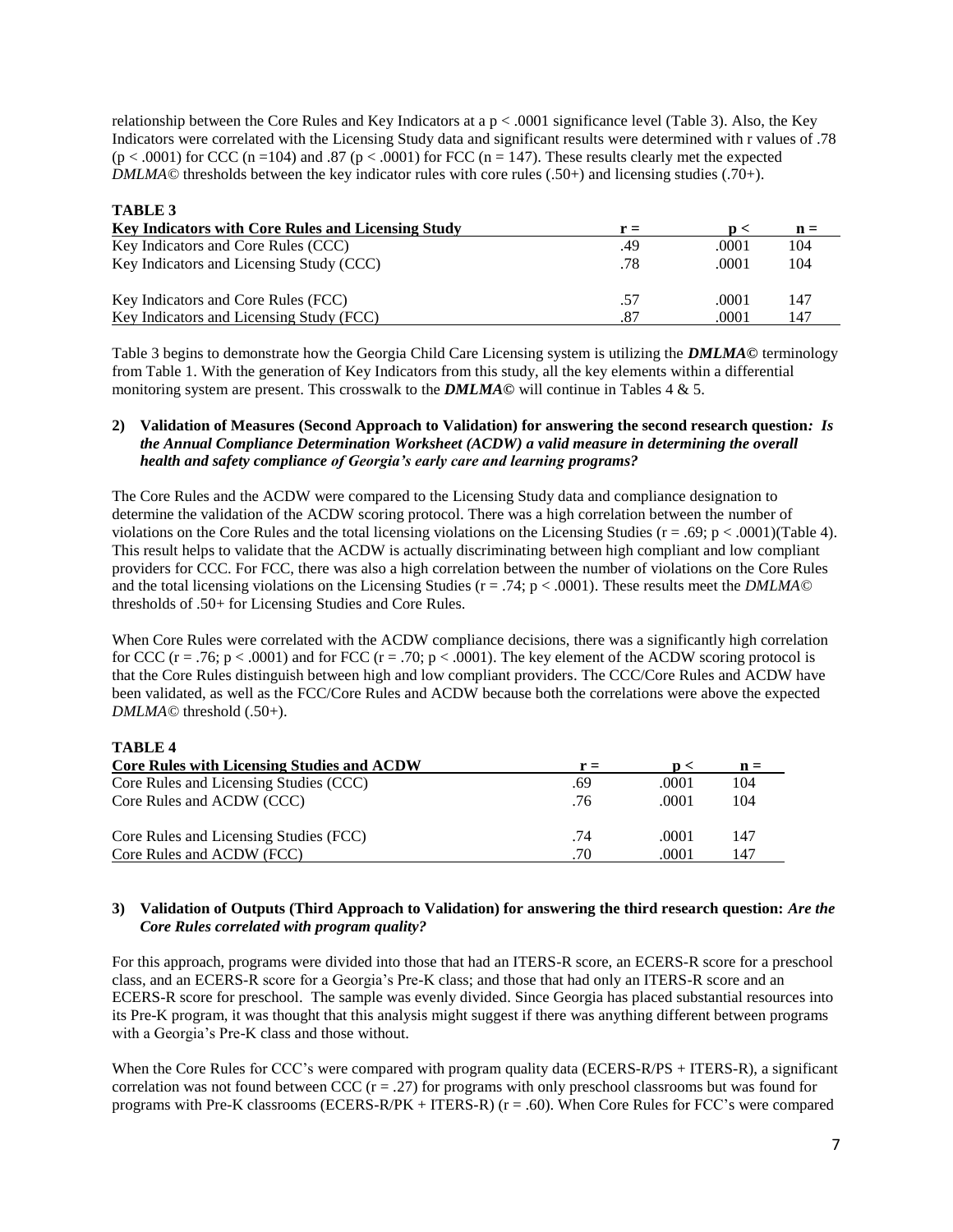to the FCC program quality data (FCCERS-R), the correlations were at a much lower level  $(r = .17)$  (See Table 5). However, these results are constrained by the limited range of the data; see the Limitation Section that follows this section.

Upon closer inspection of the correlations in Table 5 for CCC, it would appear that the CCC compliance system is more valid with the state-funded Pre-K programs (.48) than with the preschool programs (.21) because the correlations between the various Environment Rating Scales (ECERS-R + ITERS-R) are significant only when compared to the respective compliance with all rules on the Licensing Studies in the programs that have Pre-K programs. In making these comparisons, programs that had both ECERS-R and ITERS-R were combined and compared to the respective Licensing Study data (these data were reversed scored in which the number of violations were subtracted from a perfect score of 100). The differences are even more significant when you compare the Environment Rating Scales and the Core Rules where the Pre-K programs' correlation between the compliance with Core Rules and Environment Rating Scales is .60 and preschool programs is .27 while the FCC is .17.

Program quality data refer to data collected in earlier studies by researchers from FPG (Maxwell, et al., 2009a,b; 2010) in which FPG collected Environment Rating Scales (ECERS-R; ITERS-R; FCCERS-R) data on a representative sample of CCC and FCC (See (h*ttp://decal.ga.gov/BftS/ResearchStudyOfQuality.aspx)***.** In comparing the program compliance and program quality data, the analyses supported the validation of the CCC for Pre-K only programs (*DMLMA©* threshold = .30+) but it was weaker for the FCC programs and not significant for preschool programs and therefore could not be validated. See Table 13 on page 17 for a further explanation of the CCC data distribution.

#### **TABLE 5**

| <b>Program Compliance and Quality Comparisons</b> | $r =$ | $\mathbf{D}$ | $n=$ |
|---------------------------------------------------|-------|--------------|------|
| ECERS-R/PK + ITERS-R and Licensing Studies        | .48   | .001         | 45   |
| ECERS-R/PK + ITERS-R and Core Rules               | .60   | .0001        | 45   |
| ECERS-R/PS + ITERS-R and Licensing Studies        | .21   | ns           | 45   |
| ECERS-R/PS + ITERS-Rand Core Rules                | .27   | ns           | 45   |
| FCCERS-R and Licensing Studies                    | .19   | .04          | 146  |
| FCCERS-R and Core Rules                           | .17   | .03          | 146  |

#### **LIMITATION**

The sampling for this study was based on previous studies (Maxwell, 2009a,b; 2010) completed by FPG in which program quality data were collected and analyzed. This study employed a subset of sites that were a representative sample of Georgia's child care licensing system. Not all of these sites could be used for this study because some had closed or some did not have the necessary data to make comparisons. So the sample at this point is one of convenience; however, 104 of the 173 CCC and 146 of the 155 FCC were used in this study, a significant number of the original representative sample. Also, when the Environment Rating Scales (ECERS-R, ITERS-R, FCCERS-R) scores were compared with the CCC and FCC samples, there were no significant differences (average difference was .01-.03) between the two study samples (See Table 6).

**TABLE 6**

| <b>Environment Rating Scale Scores</b>      | <b>FPG</b> | <b>This Study</b> |
|---------------------------------------------|------------|-------------------|
| <b>ECERS-R Pre-K Total Scale Scores</b>     | 4.16       | 4.15              |
| <b>ECERS-R Preschool Total Scale Scores</b> | 3.39       | 3.42              |
| <b>ITERS-R Total Scale Scores</b>           | 2.74       | 2.72              |
| <b>FCCERS-R Total Scale Scores</b>          | 2.50       | 2.49              |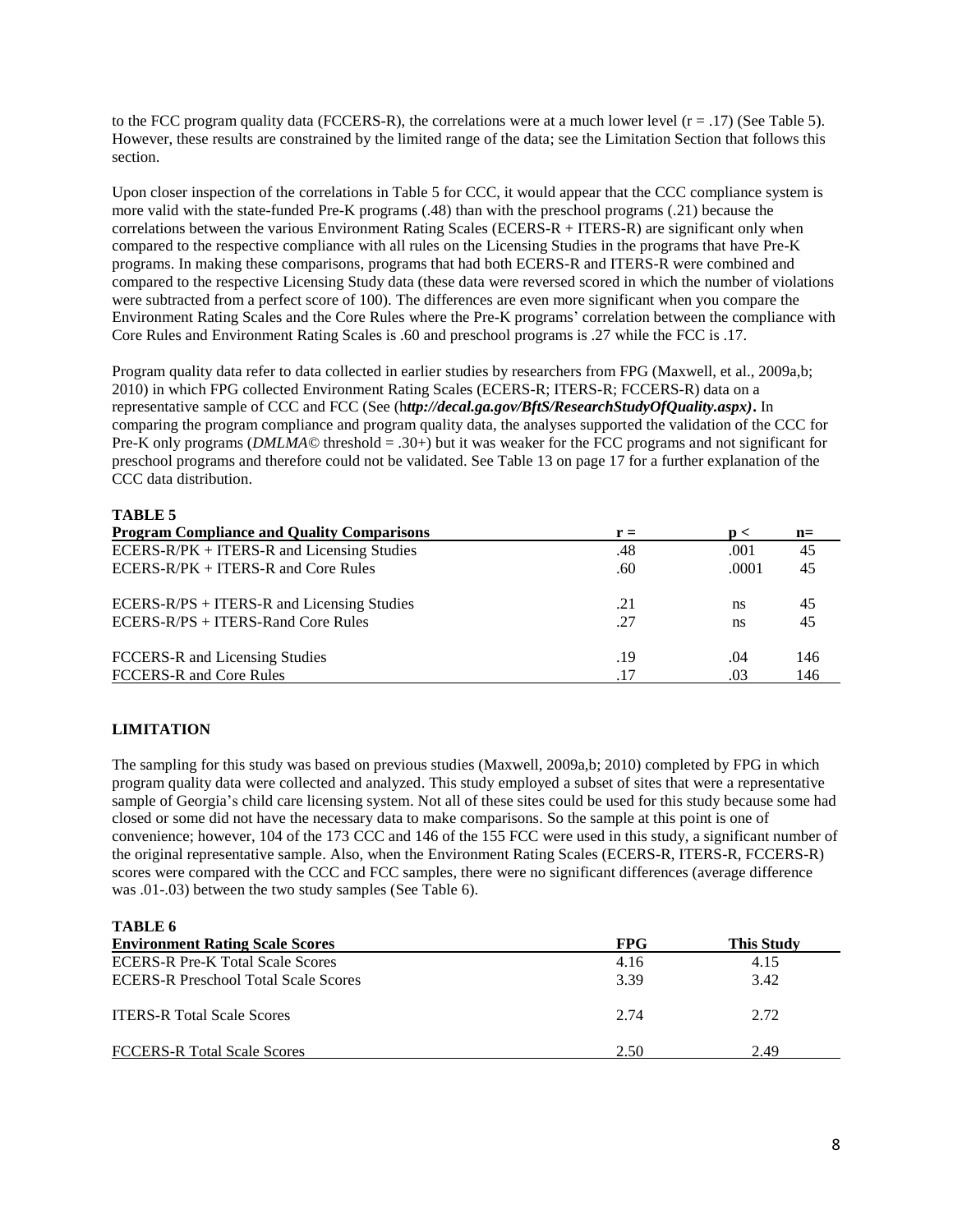#### **CONCLUSION**

The CCC differential monitoring through the Core Rules/ACDW has been validated on the three approaches (Standards, Measures, and Outputs (Pre-K Program only)) and three research questions (Key Indicators, Core Rules, Program Quality (Programs with Georgia Pre-K only)) (See Table 7). The FCC differential monitoring through the Core Rules/ACDW was validated on the first validation approach (Standards) and first research question (Key Indicators); validated on the second validation approach (Measures) and second research question (Core Rules); but not validated on the third validation approach (Outputs) and third research question (Program Quality).

 **Correlations**

#### **TABLE 7**

|                                              | COLLETATIONS                  |               |                              |  |
|----------------------------------------------|-------------------------------|---------------|------------------------------|--|
| <b>Validation Approach/Research Question</b> | <b>CCC</b> Actual (Expected*) |               | <b>FCC</b> Actual (Expected) |  |
| 1 STANDARDS/Key Indicators                   | <b>VALIDATED</b>              |               | <b>VALIDATED</b>             |  |
| Key Indicators x Core Rules                  | $.49(.50+)$                   |               | $.57(.50+)$                  |  |
| Key Indicators x Licensing Studies           | $.78(.70+)$                   |               | $.87(.70+)$                  |  |
| 2 MEASURES/Core Rules/ACDW <sup>2</sup>      | <b>VALIDATED</b>              |               | <b>VALIDATED</b>             |  |
| Core Rules x Licensing Studies               | $.69(.50+)$                   |               | $.74(.50+)$                  |  |
| Core Rules x ACDW                            | $.76(.50+)$                   |               | $.70(.50+)$                  |  |
| 3 OUTPUTS/Program Quality                    | <b>VALIDATED</b>              |               | <b>NOT VALIDATED</b>         |  |
| Licensing Studies x ERS**/PK                 | $.48(.30+)$                   | <b>FCCERS</b> | $.19(.30+)$                  |  |
| Core Rules x ERS/PK                          | $.60(.30+)$                   | <b>FCCERS</b> | $.17(.30+)$                  |  |
| Licensing Studies x ERS/PS                   |                               |               | $.21(.30+)$                  |  |
| Core Rules x ERS/PS                          |                               |               | $.27(.30+)$                  |  |

*\*DMLMA© Expected r Value Thresholds in Order to be Validated (Also see Figure 1 for additional details):*

*High correlations (.70+) = Licensing Studies x Key Indicators.* 

*Moderate correlations (.50+) = Licensing Studies x Core Rules; Core Rules x ACDW; Core Rules x Key Indicators; Key Indicators x ACDW. Lower correlations (.30+) = Program Quality Tools x Licensing Studies; Program Quality x Core Rules; Program Quality x Key Indicators.*

*\_\_\_\_\_\_\_\_\_\_\_\_\_\_\_\_\_\_\_\_\_\_\_\_\_\_\_\_\_\_\_\_\_\_\_\_\_\_\_\_\_\_\_\_\_\_\_\_\_\_\_\_\_\_\_\_\_\_\_\_\_\_\_\_\_\_\_\_\_\_\_\_\_\_\_\_\_\_\_\_\_\_\_\_\_\_\_\_\_\_\_\_\_*

**Program Quality Tools = ECERS-R, ITERS-R, FCCERS-R.** 

**\*\*ERS = ECERS-R + ITERS-R PK = Pre-K program PS= Preschool program**

A confounding of data occurred with the first two validation approaches because the Core Rules were influenced a great deal by the National Child Care Key Indicators (NCCKI) (Fiene, 2002) where 10 of the 13 Core Rules overlapped significantly with the NCCKI. This helped to increase the correlation between the Core Rules and the Licensing Studies because the Core Rules represented both risk assessment and key indicator rules. Using both risk assessment and key indicator rules together is an ideal differential monitoring approach (Fiene, 2012). Most states use one or the other but generally not together. By including the newly generated key indicators from this study where there is also overlap with the NCCKI, it should enhance the differential monitoring approach utilized by DECAL.

**\_\_\_\_\_\_\_\_\_\_\_\_\_\_\_\_\_\_\_\_\_\_\_\_\_\_\_\_\_\_\_\_\_\_\_\_\_\_\_\_\_\_\_\_\_\_\_\_\_\_\_\_\_\_\_\_\_\_\_\_\_\_\_\_\_\_\_\_\_\_\_\_\_\_\_\_\_\_\_\_\_\_\_\_\_\_\_\_\_\_\_\_\_\_\_\_\_\_\_\_\_\_\_\_\_\_\_\_\_\_\_\_\_\_\_\_\_**

<sup>&</sup>lt;sup>2.</sup> ACDW decisions were compared with using severity as a factor and not using it as a factor in the scoring system with Core Rules. No significant differences were found between the two scoring systems; therefore, the results in this study represent Core Rule scores without severity included since this is the simpler model.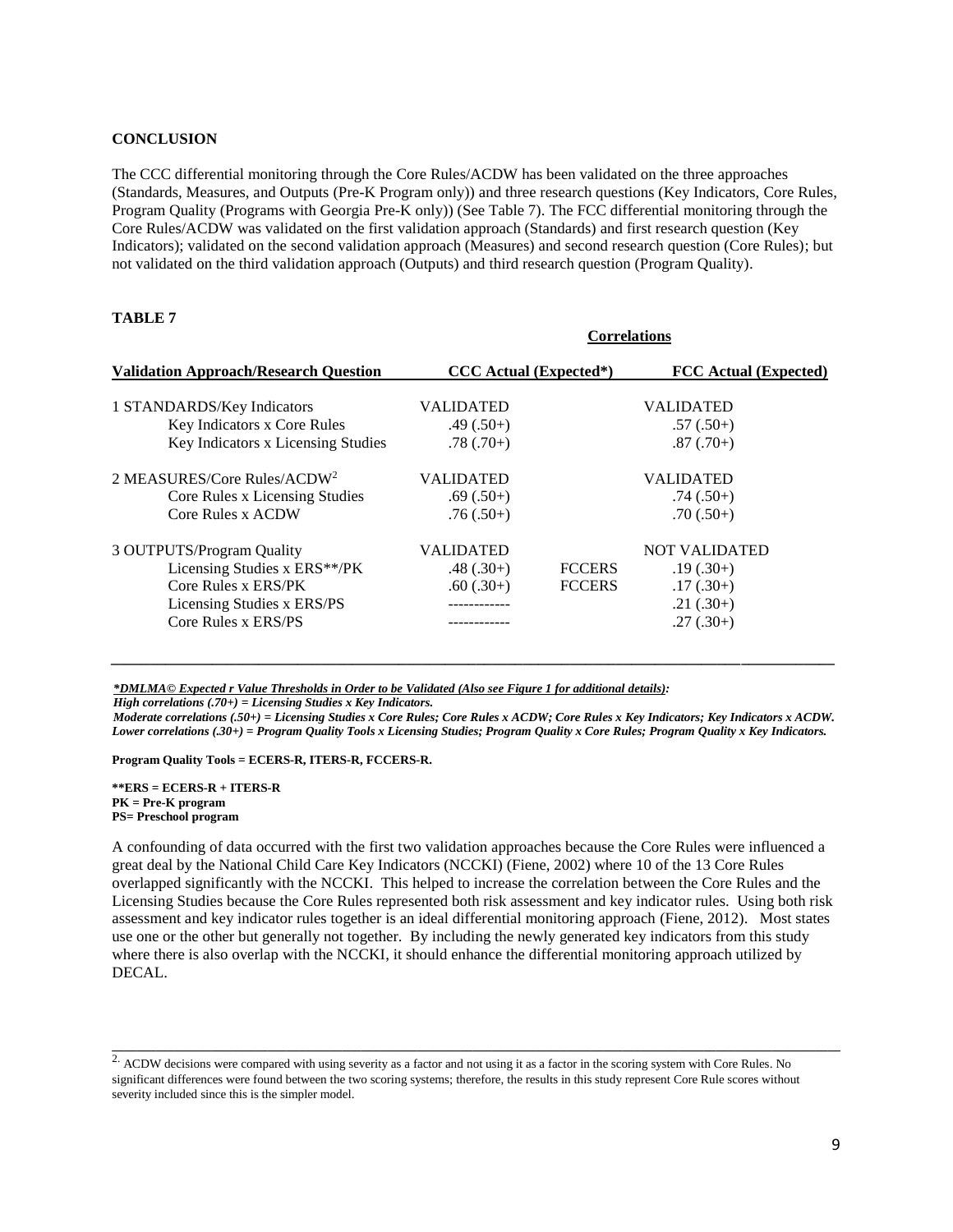#### **RECOMMENDATIONS**

The following recommendations<sup>3</sup> can be made from this Licensing Differential Monitoring Validation Study.

**1) First research question/validation recommendation:** Revise the worksheet determination scoring relative to the visiting protocol by combining the Core Rules with a Key Indicator approach so that if any of the Core Rules or Key Indicators are out of compliance, then a full compliance review (Licensing Study) should be used. The present worksheet determination scoring protocol is overly complex. Just moving to a more comprehensive review (Licensing Study) based on non-compliance with the Core Rules will simplify the scoring protocol and make determinations more straightforward. If there is full (100%) compliance with the Core Rules and Key Indicators, then the next scheduled review of the program would be an abbreviated Monitoring Visit. If there is not 100% compliance with the Core Rules and Key Indicators, then the next scheduled review of the program would be a Licensing Study reviewing all child care rules. Based upon the compliance/non-compliance scores of the Licensing Study will determine how often the program will be visited. A revised Georgia Differential Monitoring System could potentially look like the following:



#### **Compliance Decisions:**

*Core Indicators = Core Rules + Key Indicators – this becomes a screening tool to determine if a program receives a Licensing Study reviewing all child care rules or an abbreviated Monitoring visit continuing to review key indicator and core rules for their next visit. Core Indicators (100%) = the next visit is a Monitoring Visit.. Every 3-4 years a full Licensing Study is conducted. Core Indicators (not 100%) = The next visit is a Licensing Study where all rules are reviewed. Compliance = 96%+ with all rules and 100% with Core Indicators. The next visit is a Monitoring Visit. Non-compliance = less than 96% with all rules. The next visit is a Licensing Study..*

- **2) Second research question/validation recommendation:** Follow the development of weighted risk assessment tools as outlined by Fiene & Kroh (2000) in the *NARA Licensing Chapter* for CCC and FCC. It has been over 20 years since Core Rules were weighted. It is recommended that Core Rules be weighted every 10 years. Doing a weighted risk assessment would help confirm that the present Core Rules are the highest risk rules.
- **3) Third research question/validation recommendation:** Confirm the CCC (ERS/PS) and FCC results by conducting a more recent program quality study that reflects all the changes made within the CCC and FCC systems. Although FCC program quality and Licensing Study and Core Rules reached statistical significance, the overall correlation was too low (Licensing Studies = .19; Core Rules = .17). With the CCC system the Pre-K program demonstrated significant correlations between ERS/PK and Licensing Study (.48) & Core Rules (.60) but not the Preschool program (ERS/PS: Licensing Studies  $= .21$ ; Core Rules  $= .27$ ).

 $\frac{3}{3}$  These recommendations are drawn from the data in this study and previous studies conducted by the author in which the empirical evidence led to similar recommendations.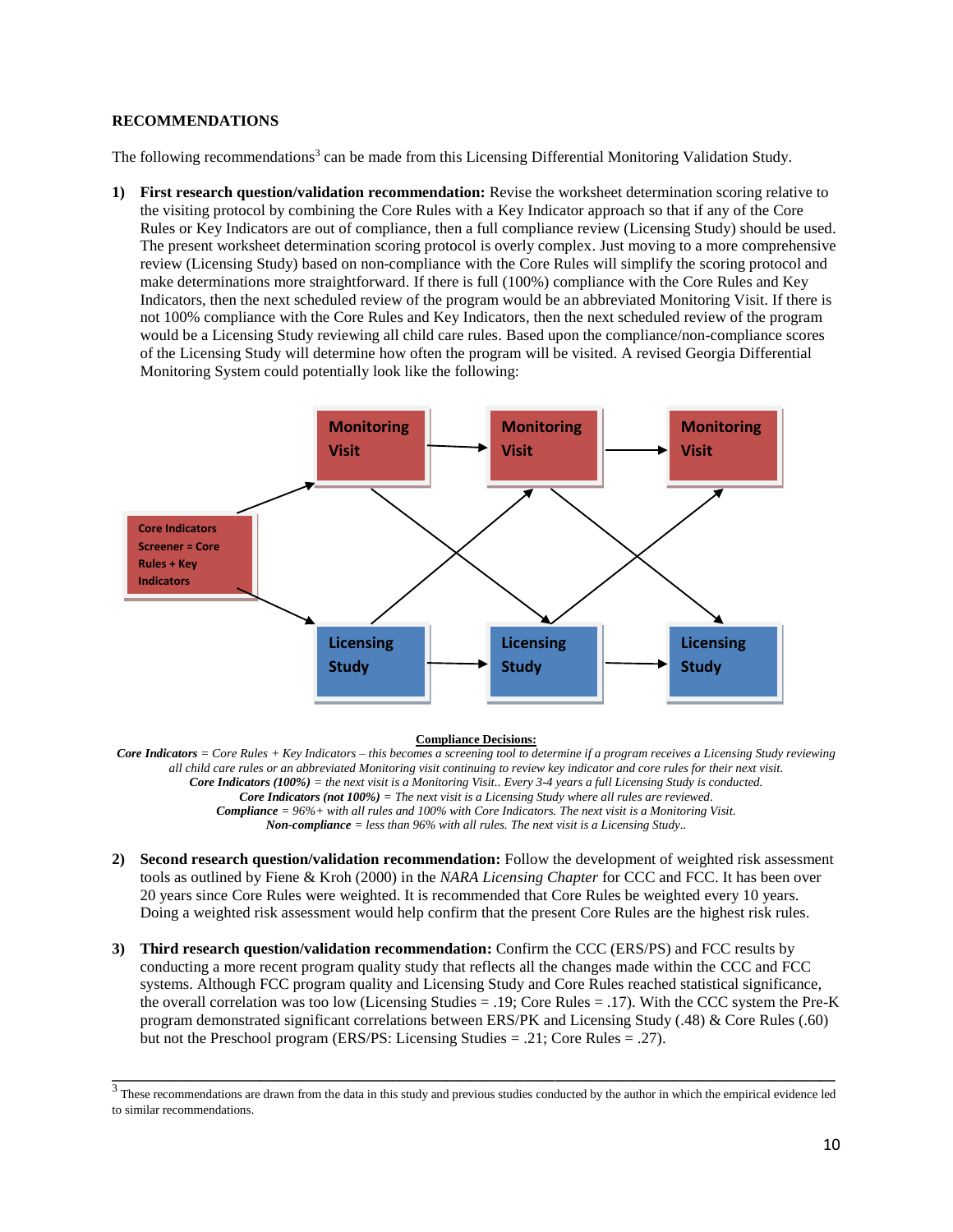#### **REFERENCES**

Fiene (2012). *Differential monitoring logic model and algorithm (DMLMA©).* Middletown, PA: Research Institute for Key Indicators.

Fiene (2007). Child Development Program Evaluation & Caregiver Observation Scale, in T Halle (Ed.), *Early Care and Education Quality Measures Compendium*, Washington, D.C.: Child Trends.

Fiene (2003). Licensing related indicators of quality child care, *Child Care Bulletin*, Winter 2002-2003, pps 12-13.

Fiene (2002). *Thirteen indicators of quality child care: Research update*. Washington, DC: Office of the Assistant Secretary for Planning and Evaluation, US Department of Health and Human Services.

Fiene (1985). Measuring the effectiveness of regulations, *New England Journal of Human Services, 5*(2), 38-39.

Fiene (1981). A new tool for day care monitoring introduced by children's consortium, *Evaluation Practice, 1*(2), 10-11.

Fiene & Kroh (2000). Licensing Measurement and Systems, *NARA Licensing Curriculum*. Washington, D.C.: National Association for Regulatory Administration.

Fiene & Nixon (1985). Instrument based program monitoring and the indicator checklist for child care, *Child Care Quarterly, 14*(3), 198-214.

Griffin & Fiene (1995). *A systematic approach to policy planning and quality improvement for child care: A technical manual for state administrators*. Washington, D.C.: National Center for Clinical Infant Programs-Zero to Three.

Harms, T., Cryer, D.R., & Clifford, R.M. (2007). Family child care environment rating scale: Revised edition. New York: Teachers College Press.

Harms, T., Cryer, D., & Clifford, R. M. (2006). *Infant/toddler environment rating scale: Revised edition*. New York: Teachers College Press.

Harms, T., Clifford, R. M., & Cryer, D. (2005). *Early childhood environment rating scale: Revised edition*. New York: Teachers College Press.

Maxwell, K. L., Early, D. M., Bryant, D., Kraus, S., Hume, K., & Crawford, G. (2009a). Georgia study of early care and education: Child care center findings. Chapel Hill, NC: The University of North Carolina at Chapel Hill, FPG Child Development Institute.

Maxwell, K. L., Early, D. M., Bryant, D., Kraus, S., Hume, K., & Crawford, G. (2009b). *Georgia study of early care and education: Findings from Georgia's Pre-K Program.* Chapel Hill, NC: The University of North Carolina at Chapel Hill, FPG Child Development Institute.

Maxwell, K. L., Early, D. M., Bryant, D., Kraus, S., & Hume, K., (2010). Georgia study of early care and education: Family child care findings. Chapel Hill: The University of North Carolina at Chapel Hill, FPG Child Development Institute.

Morgan, Stevenson, Fiene, & Stephens (1986). Gaps and excesses in the regulation of child day care, *Reviews of Infectious Diseases--Infectious Diseases in Child Day Care: Management and Prevention, 8*(4), 634-643.

Zellman, G. L. and Fiene, R. (2012). *Validation of Quality Rating and Improvement Systems for Early Care and Education and School-Age Care,* Research-to-Policy, Research-to-Practice Brief OPRE 2012. Washington, DC: Office of Planning, Research and Evaluation, Administration for Children and Families, U.S. Department of Health and Human Services.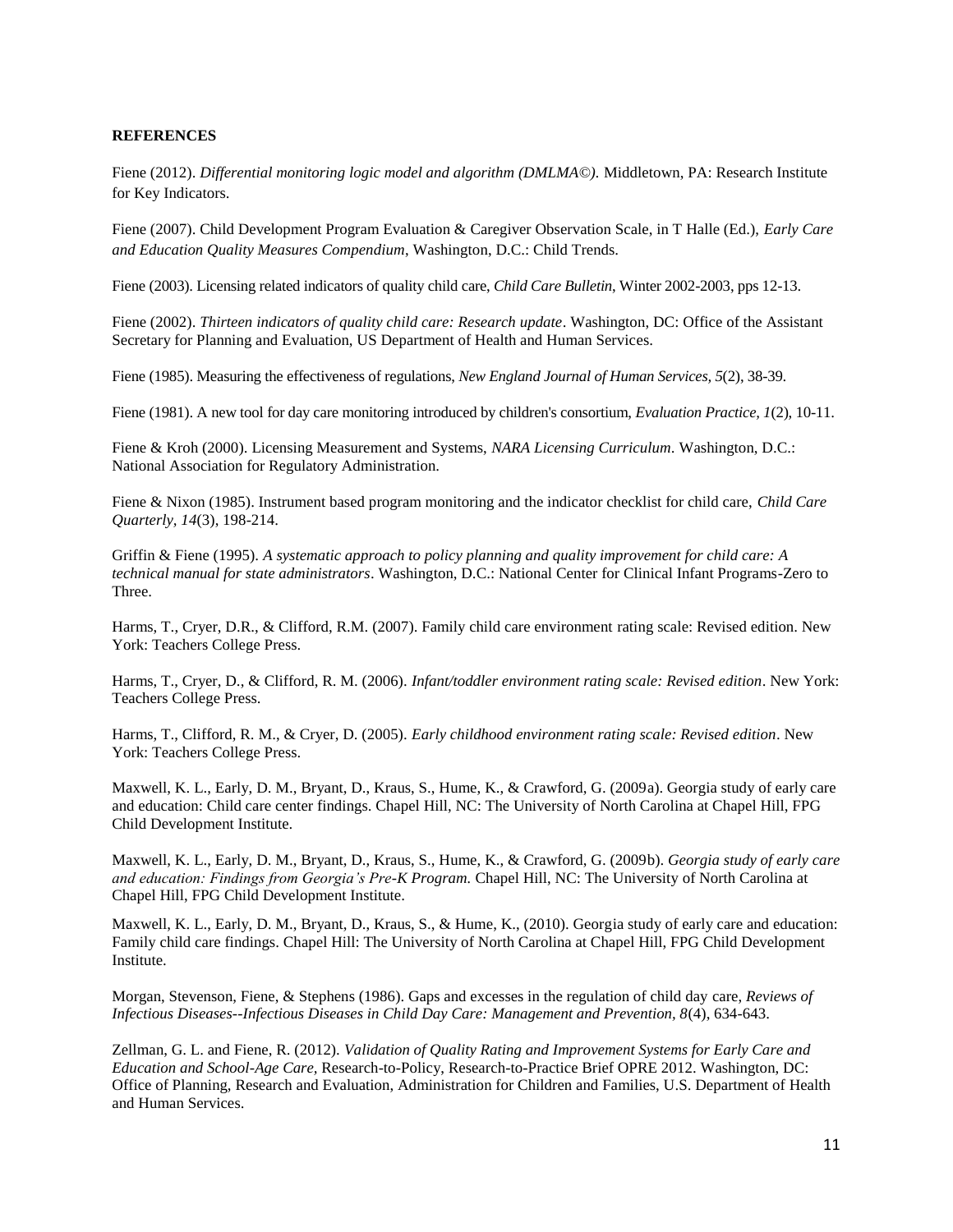# **TABLE 8 - FOUR APPROACHES TO VALIDATING A QRIS (Zellman & Fiene, 2012)**

| Approach                                                                                                                      | <b>Activities and</b><br><b>Purpose</b>                                                                                                       | <b>Typical Questions</b><br><b>Approach Addresses</b>                                                                                    | <b>Issues and</b><br><b>Limitations</b>                                                                                                                           |
|-------------------------------------------------------------------------------------------------------------------------------|-----------------------------------------------------------------------------------------------------------------------------------------------|------------------------------------------------------------------------------------------------------------------------------------------|-------------------------------------------------------------------------------------------------------------------------------------------------------------------|
| 1. Examine the validity of<br>key underlying concepts                                                                         | Assess whether basic QRIS<br>quality components and<br>standards are the "right"                                                              | Do the quality components<br>capture the key elements of<br>quality?                                                                     | Different QRISs may use<br>different decision rules<br>about what standards to                                                                                    |
|                                                                                                                               | ones by examining levels of<br>empirical and expert<br>support.                                                                               | Is there sufficient empirical<br>and expert support for<br>including each standard?                                                      | include in the system.                                                                                                                                            |
| 2. Examine the<br>measurement strategy and<br>the psychometric properties<br>of the measures used to<br><i>assess quality</i> | Examine whether the<br>process used to document<br>and verify each indicator is<br>yielding accurate results.<br>Examine properties of key    | What is the reliability and<br>accuracy of indicators<br>assessed through program<br>administrator self-report or<br>by document review? | This validation activity is<br>especially important given<br>that some component<br>measures were likely<br>developed in low-stakes<br>settings and have not been |
|                                                                                                                               | quality measures, e.g., inter-<br>rater reliability on<br>observational measures,<br>scoring of documentation,<br>and inter-item correlations | What is the reliability and<br>accuracy of indicators<br>assessed through<br>observation?                                                | examined in the context of<br>QRIS.                                                                                                                               |
|                                                                                                                               | to determine if measures are<br>psychometrically sound.                                                                                       | Do quality measures<br>perform as expected? (e.g.,<br>do subscales emerge as                                                             |                                                                                                                                                                   |
|                                                                                                                               | Examine the relationships<br>among the component<br>measures to assess whether                                                                | intended by the authors of<br>the measures?)                                                                                             |                                                                                                                                                                   |
|                                                                                                                               | they are functioning as<br>expected.                                                                                                          | Do measures of similar<br>standards relate more<br>closely to each other than to                                                         |                                                                                                                                                                   |
|                                                                                                                               | Examine cut scores and<br>combining rules to                                                                                                  | other measures?                                                                                                                          |                                                                                                                                                                   |
|                                                                                                                               | determine the most<br>appropriate ways to<br>combine measures of<br>quality standards into                                                    | Do measures relate to each<br>other in ways consistent<br>with theory?                                                                   |                                                                                                                                                                   |
|                                                                                                                               | summary ratings.                                                                                                                              | Do different cut scores<br>produce better rating<br>distributions (e.g., programs                                                        |                                                                                                                                                                   |
|                                                                                                                               |                                                                                                                                               | across all levels rather than                                                                                                            |                                                                                                                                                                   |
|                                                                                                                               |                                                                                                                                               | programs at only one or two                                                                                                              |                                                                                                                                                                   |
|                                                                                                                               |                                                                                                                                               | levels) or more meaningful<br>distinctions among                                                                                         |                                                                                                                                                                   |

programs?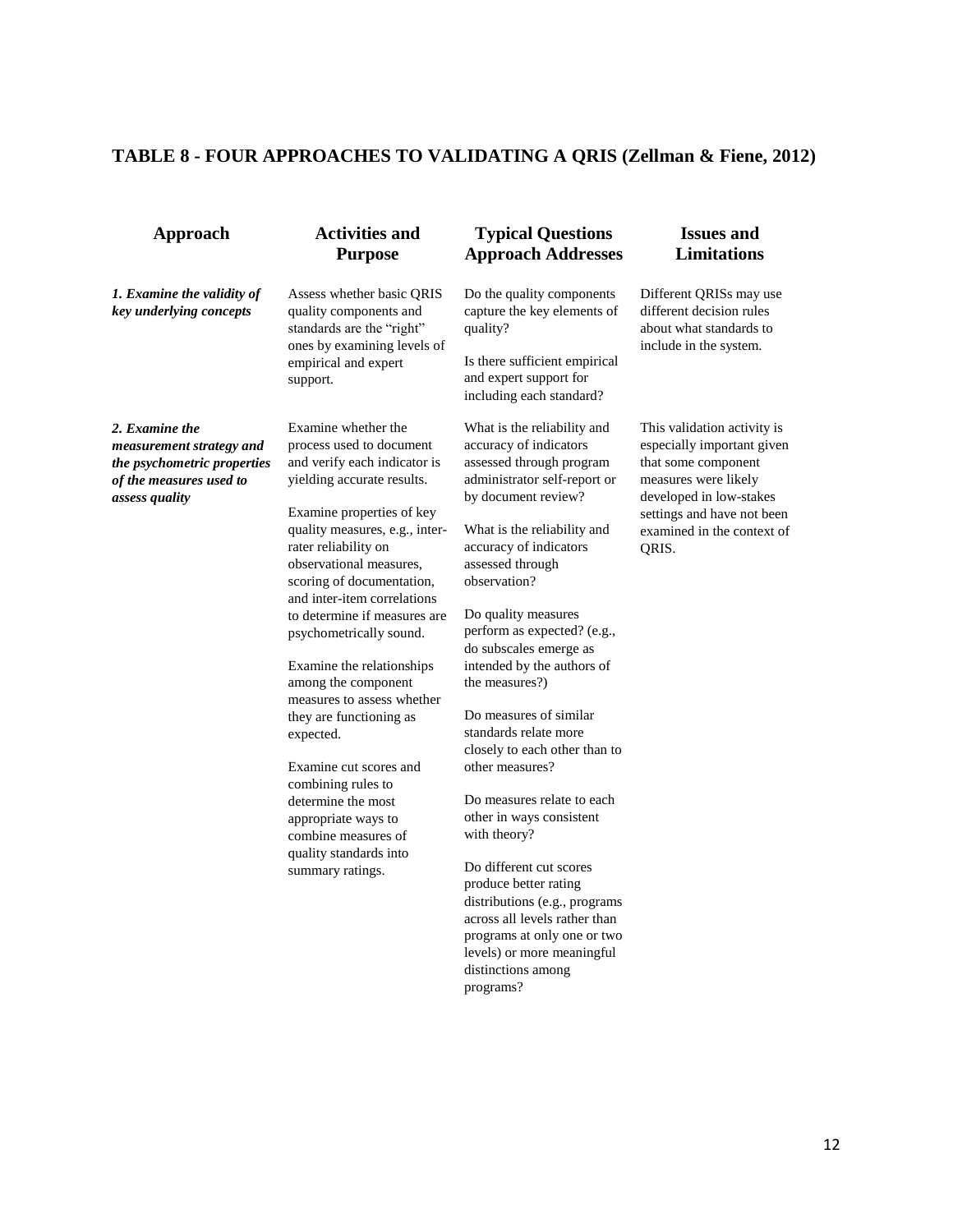## **TABLE 8 (CONTINUED)**

| Approach                                                              | <b>Activities and</b><br><b>Purpose</b>                                                                                                                                                                                                                                                | <b>Typical Questions</b><br><b>Approach Addresses</b>                                                                                                                                                                                                            |
|-----------------------------------------------------------------------|----------------------------------------------------------------------------------------------------------------------------------------------------------------------------------------------------------------------------------------------------------------------------------------|------------------------------------------------------------------------------------------------------------------------------------------------------------------------------------------------------------------------------------------------------------------|
| 3. Assess the outputs of the<br>rating process                        | Examine variation and<br>patterns of program-level<br>ratings within and across<br>program types to ensure that<br>the ratings are functioning<br>as intended.                                                                                                                         | Do programs with different<br>program-level ratings differ<br>in meaningful ways on<br>alternative quality<br>measures?                                                                                                                                          |
|                                                                       | Examine relationship of<br>program-level ratings to<br>other quality indicators to<br>determine if ratings are<br>assessing quality in<br>expected ways.<br>Examine alternate cut points<br>and rules to determine how<br>well the ratings distinguish<br>different levels of quality. | Do rating distributions vary<br>by program type, e.g.,<br>ratings of center-based<br>programs compared to<br>ratings of home-based<br>programs? Are current cut<br>scores and combining rules<br>producing appropriate<br>distributions across rating<br>levels? |
| 4. Examine how ratings are<br>associated with children's<br>outcomes. | Examine the relationship<br>between program-level<br>ratings and selected child<br>outcomes to determine<br>whether higher program<br>ratings are associated with<br>better child outcomes.                                                                                            | Do children who attend<br>higher-rated programs have<br>greater gains in skills than<br>children who attend lower-<br>quality programs?                                                                                                                          |

## **Issues and Limitations**

These validation activities depend on a reasonable level of confidence about the quality components, standards and indicators as well as the process used to designate ratings.

Appropriate demographic and program level control variables must be included in analyses to account for selection factors.

Studies could be done on child and program samples to save resources.

Findings do not permit attribution of causality about QRIS participation but inferences can be made about how quality influences children's outcomes.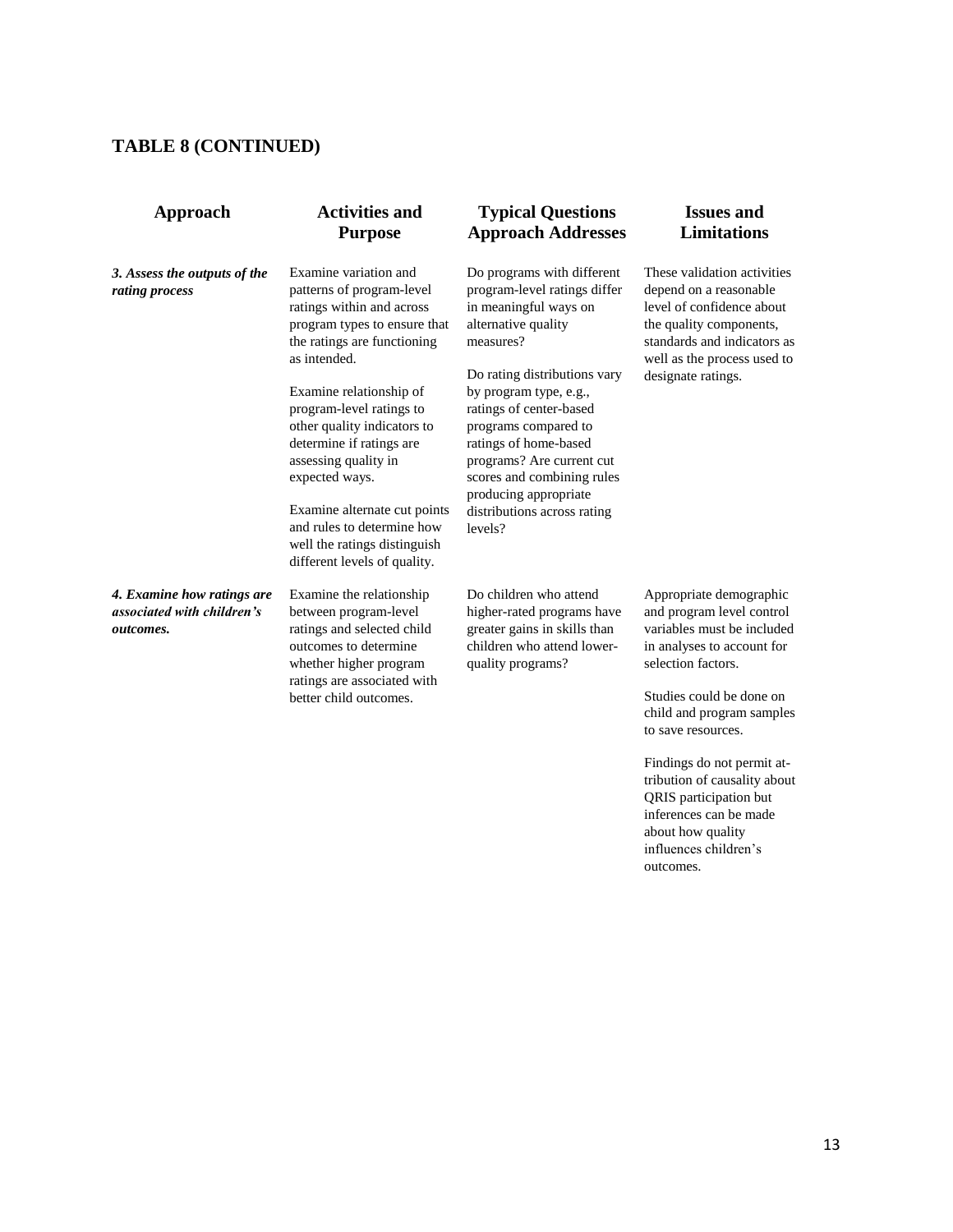## **FIGURE 1- DIFFERENTIAL MONITORING LOGIC MODEL AND ALGORITHM (Fiene, 2012)** *DMLMA©* **Applied to the Georgia Child Care Licensing System**

#### $CI + PO \Rightarrow RA + KI \Rightarrow DM$

*Georgia Examples:*

**CI = Comprehensive Tool = Licensing Study (LS – All Rules) PQ = Program Quality Tool = Environmental Rating Scales (ERS = ECERS-R, ITERS-R, FCCERS-R) RA = Risk Assessment Tool = Core Rules (CR) KI = Key Indicators Tool = presently Georgia does not have a KI DM = Differential Monitoring Tool = ACDW (Compliance/Non-Compliance Decision)**

A very important concept in this validation study is that the system employed by DECAL is a risk assessment approach rather than a key indicator methodology which is based upon predictor rules. The *DMLMA©* is a new methodology assessing the effectiveness and efficiency of Differential Monitoring systems being used by state regulatory agencies and provides the conceptual model for this study.



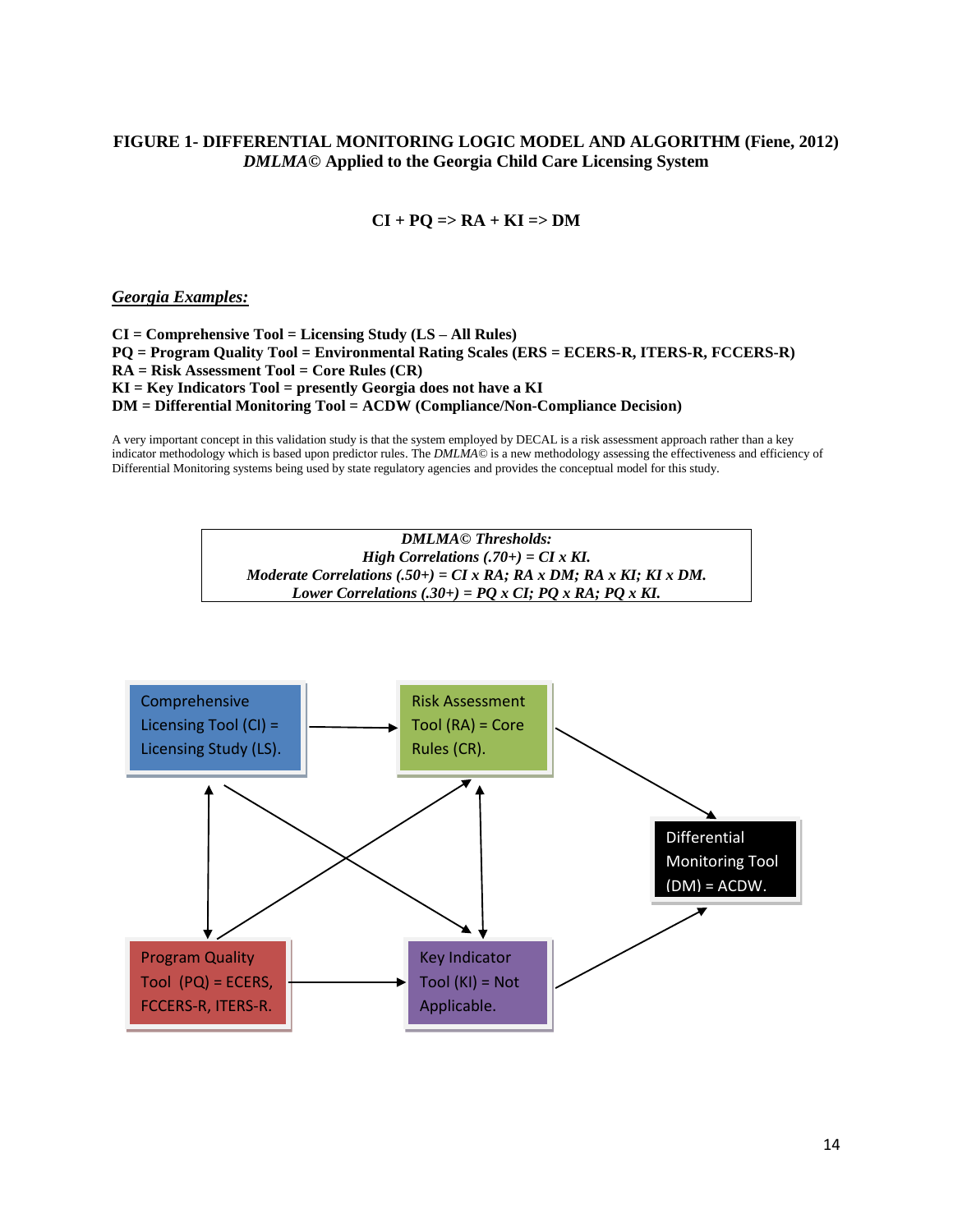### **Table 9 - Listing of Key Indicators for Georgia Child Care Centers with Phi Coefficients**

 $591-1-1-25$  (3) requires that the center and surrounding premises be clean, free of debris and in good repair. (Phi = .49)

591-1-1-.25 (13) requires that hazardous equipment, materials and supplies be inaccessible to children. (Phi = .46)

591-1-1-.26 (6) requires that outdoor equipment be free of hazards such as lead-based paint, sharp corners, rust and splinters. (Phi = .44)

591-1-1-.26 (8) requires the playground to be kept clean, free of litter and hazards. (Phi = .59)

591-1-1.26 (7) requires that a resilient surface be provided and maintained beneath the fall zone of climbing and swinging equipment. (Phi  $= .57$ )

591-1-1-.36 (6)(a-c) requires the center to maintain on the vehicle current information for each child including a) center and passenger information; b) emergency medical information and c) a passenger checklist. (Phi = .49)

591-1-1-.14 (1) requires that at least 50% of the caregiver staff have current first aid and CPR training. (Phi = .49)

591-1-1-.08 (a)-(f) requires the center to maintain a file for each child while such child is in care and for one year after that child is no longer enrolled.... (Phi = .44)

### **Table 10 - Listing of Key Indicators for Georgia Family Child Care Homes with Phi Coefficients**

290.2.3-.11(2)(C) requires that fire drills be practiced monthly and shall be documented and kept on file for one year. (Phi =  $.51$ )

290-2-3-.11 (2)(f) requires that poisons, medicines, cleaning agents and other hazardous materials be in locked areas or inaccessible to children. (Phi = .61)

290-2-3-.11 (1)(f) requires the family day care home and any vehicle used to have a first aid kit….. (Phi = .57)

290-2-3-.07 (4) requires that the provider obtain ten clock hours of training in child care issues from an approved source within the first year and thereafter on an annual basis. (Phi = .58)

290-2-3-.08 (1)(a) requires the family day care home to maintain a file for each child that includes the child's name, birth date, parents or guardian's name, home and business addresses and telephone numbers. (Phi = .63)

290-2-3-.08 (1)(b) requires that the record for each child contain the names(s), address(es) and telephone number(s) of person(s) to contact in emergencies when the parent cannot be reached. (Phi = .57)

290-2-3-.08 (1)(b) requires the family day care home to maintain a file for each child that includes the name, address and telephone number of the child's physician to contact in emergencies. (Phi = .55)

290-2-3-.08 (1)(f) requires the family day care home to maintain a file for each child that includes known allergies, physical problems, mental health disorders, mental retardation or developmental disabilities which would limit the child's participation in the program. (Phi = .51)

290-2-3-.08 (1)(c) requires the family day care home to maintain a file for each child that includes evidence of age appropriate immunizations or a signed affidavit against such immunizations; enrollment in the home may not continue for more than 30 days without such evidence. (Phi  $= .72$ )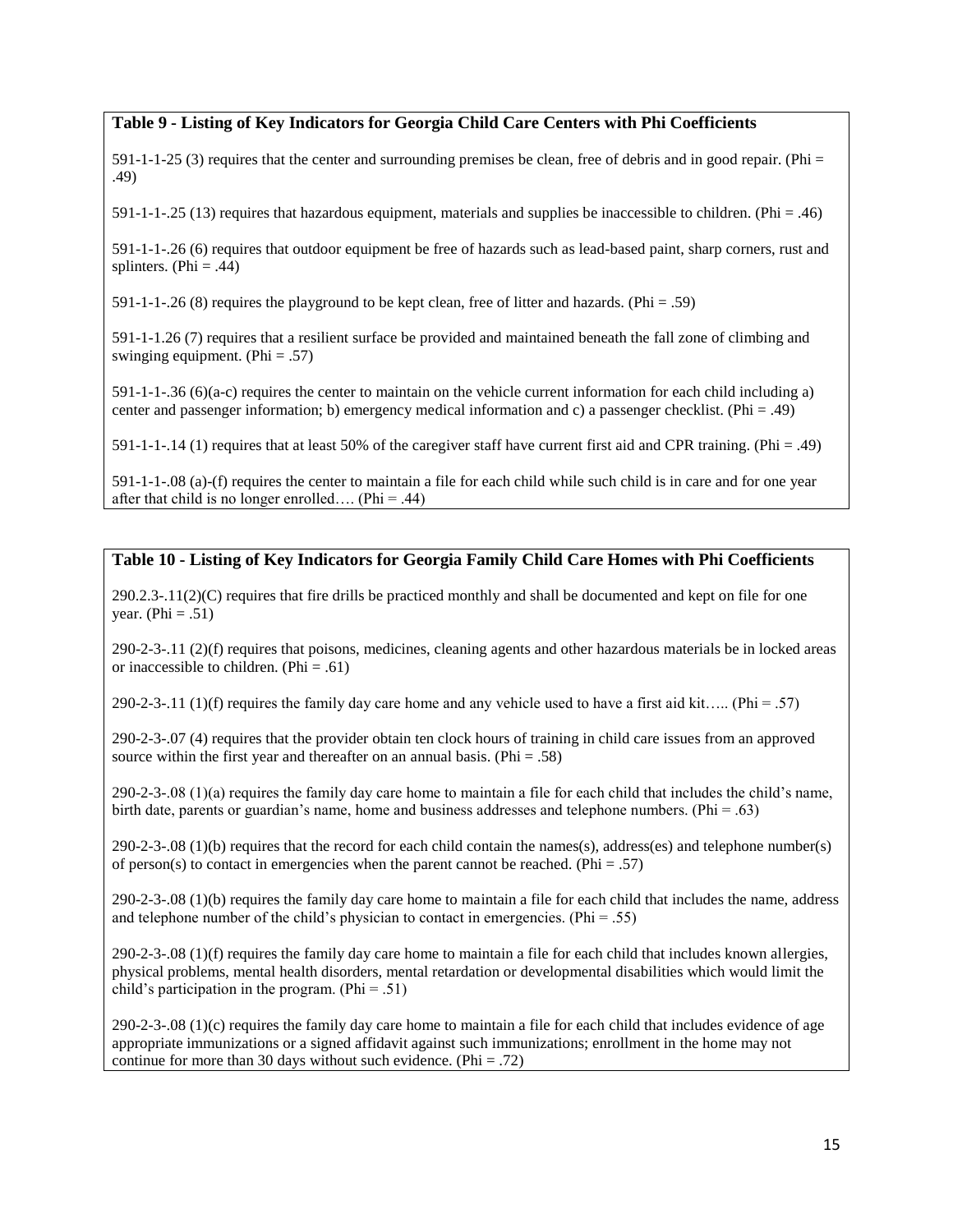## **Table 11 - Key Indicator Formula Matrix for Generating Key Indicators\***

|                     | <b>Providers In</b>       | <b>Programs Out Of</b>    | <b>Row Total</b>   |
|---------------------|---------------------------|---------------------------|--------------------|
|                     | <b>Compliance on Rule</b> | <b>Compliance on Rule</b> |                    |
| <b>High Group**</b> |                           |                           |                    |
| Low Group***        |                           |                           |                    |
| <b>Column Total</b> | w                         |                           | <b>Grand Total</b> |

*(\* This computation occurred for each licensing rule)*

#### **\*\*\*\*\*\*\*\*\*\*\*\*\*\*\*\*\*\*\*\*\*\*\*\*\*\*\*\*\*\*\*\*\*\*\*\*\*\*\*\*\*\*\*\*\*\*\*\*\*\*\*\***

## **Figure 2 - Key Indicator Statistical Methodology (Calculating the Phi Coefficient)**

$$
\phi = (A) (D) - (B) (C) \div \sqrt{(W)(X)(Y)(Z)}
$$

*\_\_\_\_\_\_\_\_\_\_\_\_\_\_\_\_\_\_\_\_\_\_\_\_\_\_\_\_\_\_\_\_\_\_\_\_\_\_\_\_\_\_\_\_\_\_\_\_\_\_\_\_\_\_\_\_\_\_\_\_\_\_\_\_ A = High Group + Programs in Compliance on Specific Rule.*

*B = High Group + Programs out of Compliance on Specific Rule.*

*C = Low Group + Programs in Compliance on Specific Rule.*

*D = Low Group + Programs out of Compliance on Specific Rule.*

*W = Total Number of Programs in Compliance on Specific Rule.*

*X = Total Number of Programs out of Compliance on Specific Rule.*

*Y = Total Number of Programs in High Group.*

*Z = Total Number of Programs in Low Group .*

*\*\*High Group = Top 25% of Programs in Compliance with all Rules. \*\*\*Low Group = Bottom 25% of Programs in Compliance with all Rules.*

#### **\*\*\*\*\*\*\*\*\*\*\*\*\*\*\*\*\*\*\*\*\*\*\*\*\*\*\*\*\*\*\*\*\*\*\*\*\*\*\*\*\*\*\*\*\*\*\*\*\*\*\*\*\*\*\*\***

| <b>Phi Coefficient Range</b> | <b>Characteristic of Indicator</b> | <b>Decision</b> |
|------------------------------|------------------------------------|-----------------|
| $(+1.00) - (+.26)$           | <b>Good Predictor</b>              | Include         |
| $(+.25) - (-.25)$            | Unpredictable                      | Do not Include  |
| $(-.26) - (-1.00)$           | <b>Terrible Predictor</b>          | Do not Include  |

## **Table 12 – Phi Coefficient Decision Table**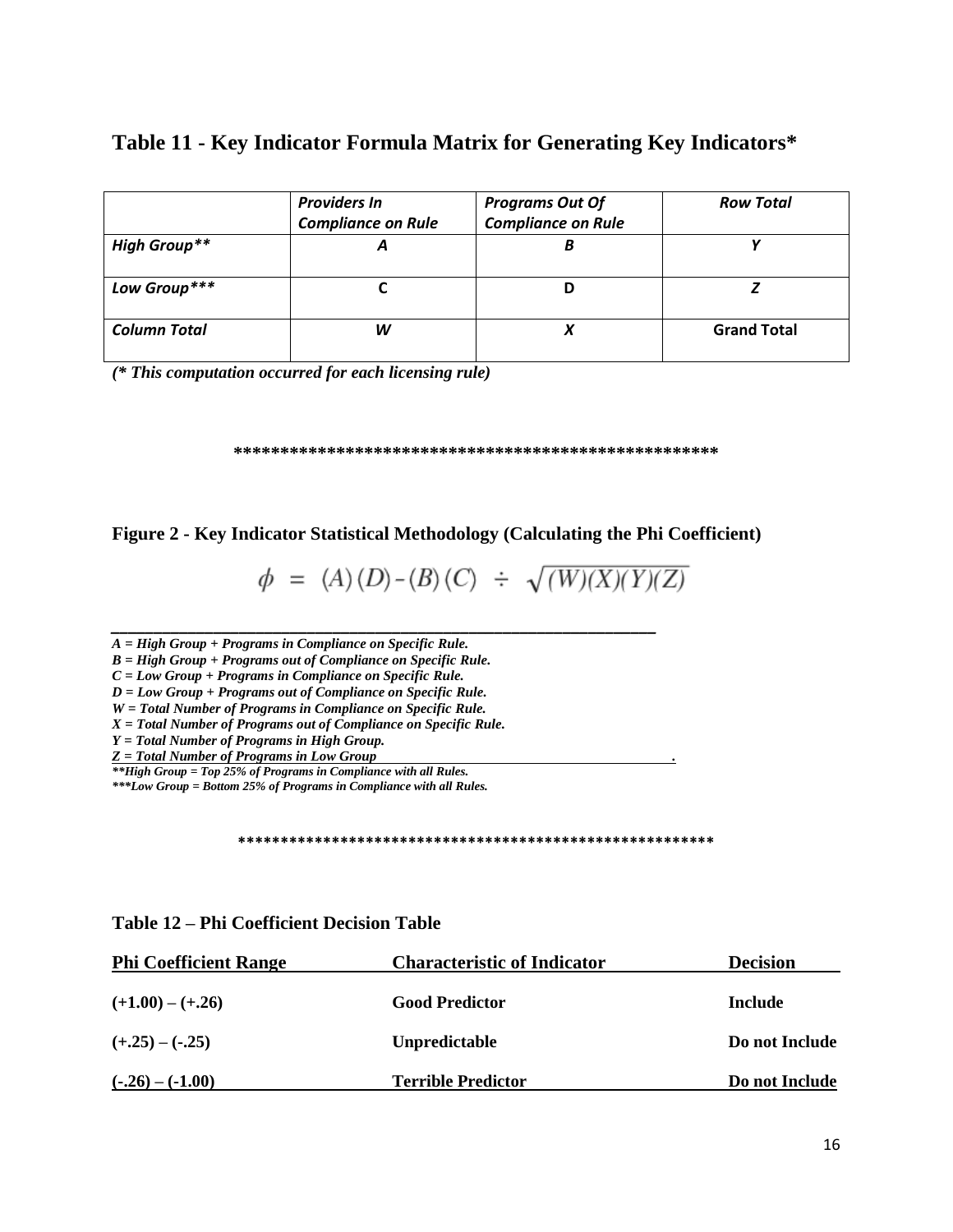| <b>Compliance Level*</b> | <b>Pre-K ECERS-R**(N)</b> | Preschool ECERS-R***(N) |  |
|--------------------------|---------------------------|-------------------------|--|
| <b>100</b>               | 4.88(4)                   | 3.40(15)                |  |
| 99                       | 4.13(6)                   | 4.35(7)                 |  |
| 98                       | 4.38(6)                   | 3.89(13)                |  |
| 97                       | 3.99(4)                   | 3.15(9)                 |  |
|                          | 4.36(2)                   | 3.16(13)                |  |
| $\frac{96}{95}$          | 4.60(2)                   | 3.53(5)                 |  |
| 90                       | 3.43(2)                   | 2.56(5)                 |  |
| 80                       | 2.56(1)                   | 2.38(2)                 |  |
|                          |                           |                         |  |

#### **Table 13 - Comparison of the Pre-K and Preschool Programs**

**\*Compliance Level = the number of child care rule violations subtracted from 100.**

**100 = Full Compliance with Rules 99-98 = Substantial Compliance with Rules 97-90 = Medium Level of Compliance with Rules 80 = Low Level of Compliance with Rules**

**\*\*Pre-K ECERS-R = average score of Pre-K Program classrooms as compared to the respective compliance levels. (N) = Sample Size.**

**\_\_\_\_\_\_\_\_\_\_\_\_\_\_\_\_\_\_\_\_\_\_\_\_\_\_\_\_\_\_\_\_\_\_\_\_\_\_\_\_\_\_\_\_\_\_\_\_\_\_\_\_\_\_\_\_\_\_\_\_\_\_\_\_\_\_\_\_\_\_\_\_\_\_\_\_\_\_\_\_\_\_\_\_\_\_\_\_\_\_\_\_\_**

**\*\*\*Preschool ECERS-R = average score of Preschool Program classrooms as compared to the respective compliance levels. (N) = Sample Size.**

From this comparison there is more of a linear relationship between compliance levels and ECERS-R average scores for Pre-K Program classrooms than with the Preschool Program classrooms where there is more of a curvilinear or plateau effect at the upper end of compliance levels (Full Compliance). In order to attain the necessary correlational thresholds (+.30+) for validation for the third approach to validation, having a linear relationship rather than curvilinear will enhance this occurring. When a curvilinear or plateau effect occurs there is too great a likelihood that programs at a medium level of quality will be introduced into the highest (full) level of compliance. From a public policy standpoint this is an undesirable result.

The other item to note with the data distributions is that the Preschool ECERS-R data are more restricted than the Pre-K Program ECERS-R data. In other words, there is less variance in the Preschool Program ECERS-R data than in the Pre-K Program ECERS-R data.

There is an important limitation in these data that the reader must be aware of in not drawing any conclusions that the presence of a Pre-K Program classroom in any way is causing the change in licensing compliance. There is a relationship between the two but there is no assumption of causality.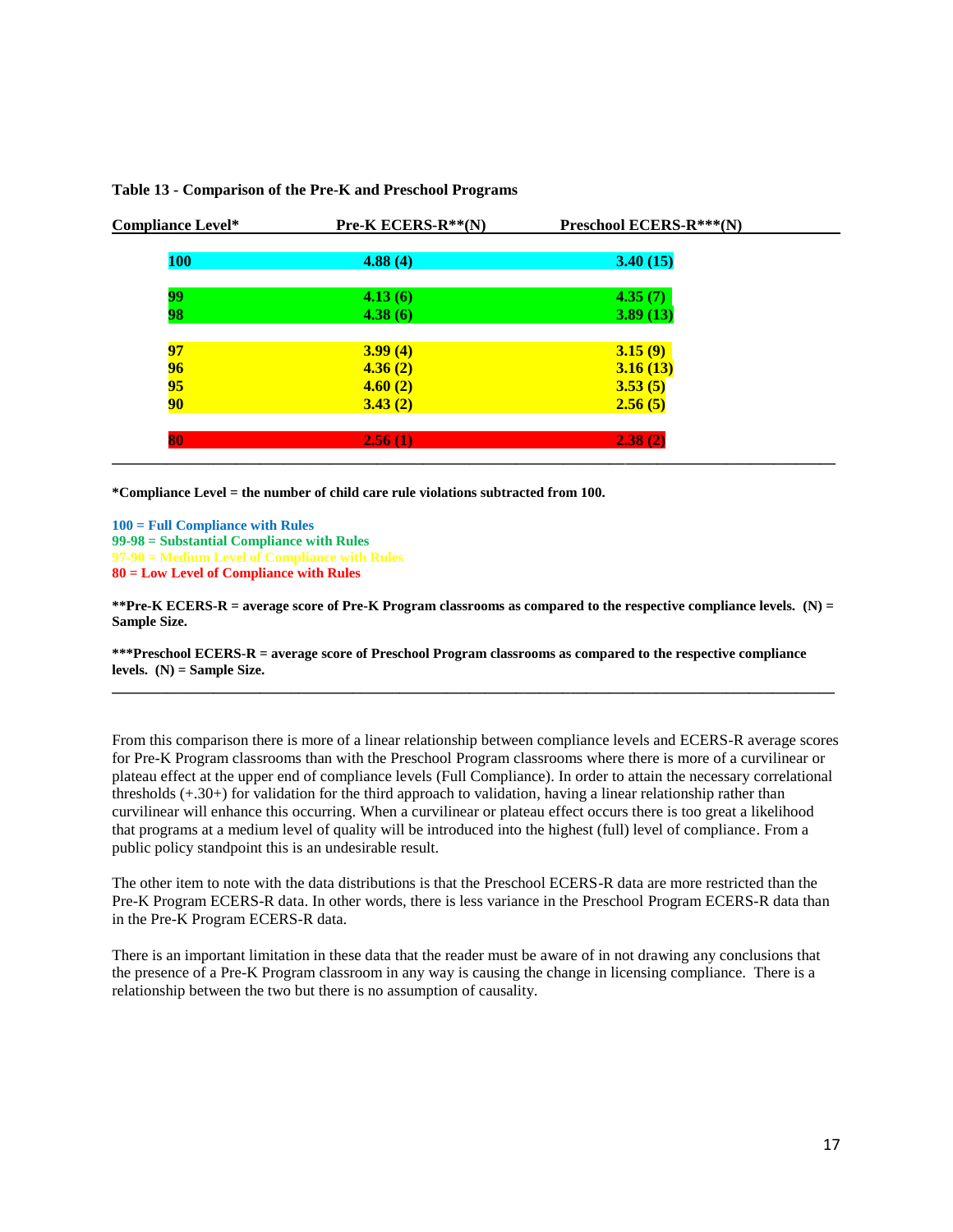#### **Georgia Licensing Validation Technical Elements Appendix**

Because of the nature of this report being a state's first attempt at fully validating it's Child Care Licensing Core Rule Differential Monitoring Approach utilizing the Zellman & Fiene (2012) Validation Framework and Fiene's DMLMA (2012) Model, certain questions surfaced regarding the terminology and the methodology being used in this report. This Technical Elements Appendix provides answers to specific questions that have been raised regarding these methodologies.

#### *1. How were the multiple years of data handled?*

The Licensing Study data used to make the comparisons are the facility reports that were the earliest facility observations so that these data would be closest to when the program quality data were collected. The other more recent Licensing Studies were not used in this comparison.

*2. If the Core Rules, Key Indicator, and Licensing Study values are counts of violations, how was the fact that different sites had different numbers of visits handled?*

Because only the earliest Licensing Study data was used, the number of visits were not an issue in the scoring.

*3. If the Core Rules, Key Indicator, and Licensing Study values are counts of violations, were all levels of violation risk (low, medium, high, extreme) handled the same?*

Yes, there were very few occurrences of high and extreme in the data base and also no significant differences were found when a sample of the rule violations with and without the levels of violation risk were compared. Therefore the simpler formula in which levels of violation risk were not used was selected.

#### *4. How did you determine the minimum correlations (DMLMA thresholds) for each analysis? Was this computed separately for this analysis or are the minimum correlations based on previous work?*

The DMLMA thresholds were determined from previous research work conducted by the author of this study on this model over the past 30 years. These were the average correlational thresholds that have been proposed for making validation determinations. The reason for utilizing the DMLMA model and thresholds is that the Zellman & Fiene (2012) Framework provides guidance in how to select specific validation approaches, what are the specific questions answered by the approach and what are the limitations of the particular approach. The DMLMA model builds upon this but provides a suggested scoring protocol by comparing correlational thresholds in a specific state to historical trends.

#### *5. Was Phi calculated for every rule in the licensing study? Can the full list be added to the appendix?*

Yes, Phi was calculated for every rule in the licensing study but most of them could not be computed because there was so few rule violations in the majority of the rules. This is typical of state licensing data sets and the full Phi comparisons are not depicted because it does not add any information to the state report.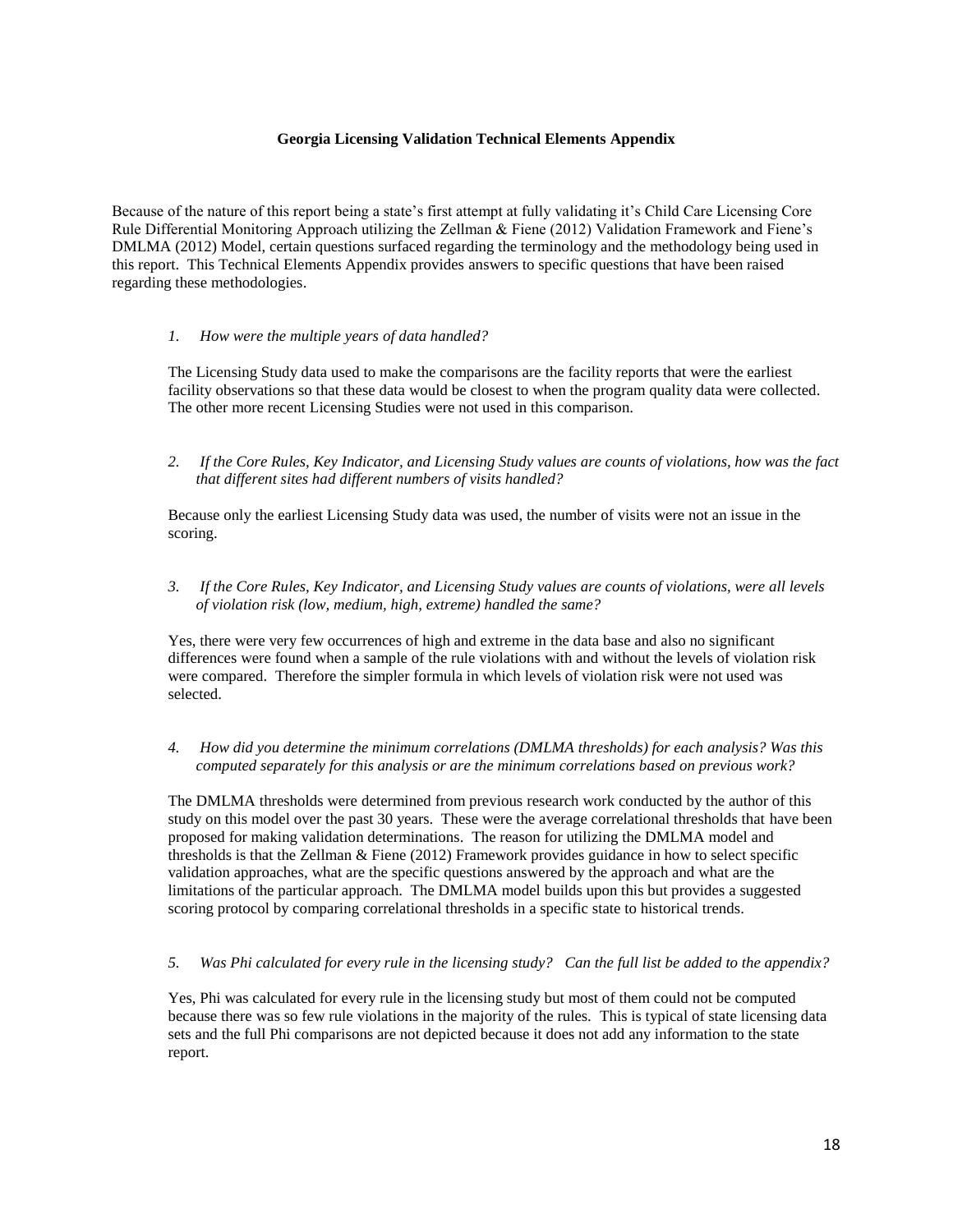*6. How did you determine which of the Licensing Study rules should be counted as Key Indicators?*

The Key Indicator statistical methodology based upon a specific cut off point for the Phi Coefficient in which the p values were .0001 or less. This is a very stringent cut off point but it has been found historically that the p values needed to be lowered as the data distributions became more skewed with programs overall compliance levels increasing over time.

*7. How were sites that had no infant/toddler (i.e., no ITERS score) handled for the third validation approach? How were sites that had only a GA Pre-K (no preschool) handled?*

For scoring purposes only those facilities that had both the ECERS and ITERS scores were used in making comparisons with the licensing data related to the third approach to validation. The GA Pre-K were scored and compared in the same way.

*8. On Table 13, why is the number of violation subtracted from 100 (rather than from the maximum possible)?*

Generally this scoring is done because it is more intuitive to think in terms of 100% in compliance as a score of "100" rather than a score of "0". This conversion is used in all state licensing reports that involve the DMLMA, Key Indicators and Risk Assessment Models.